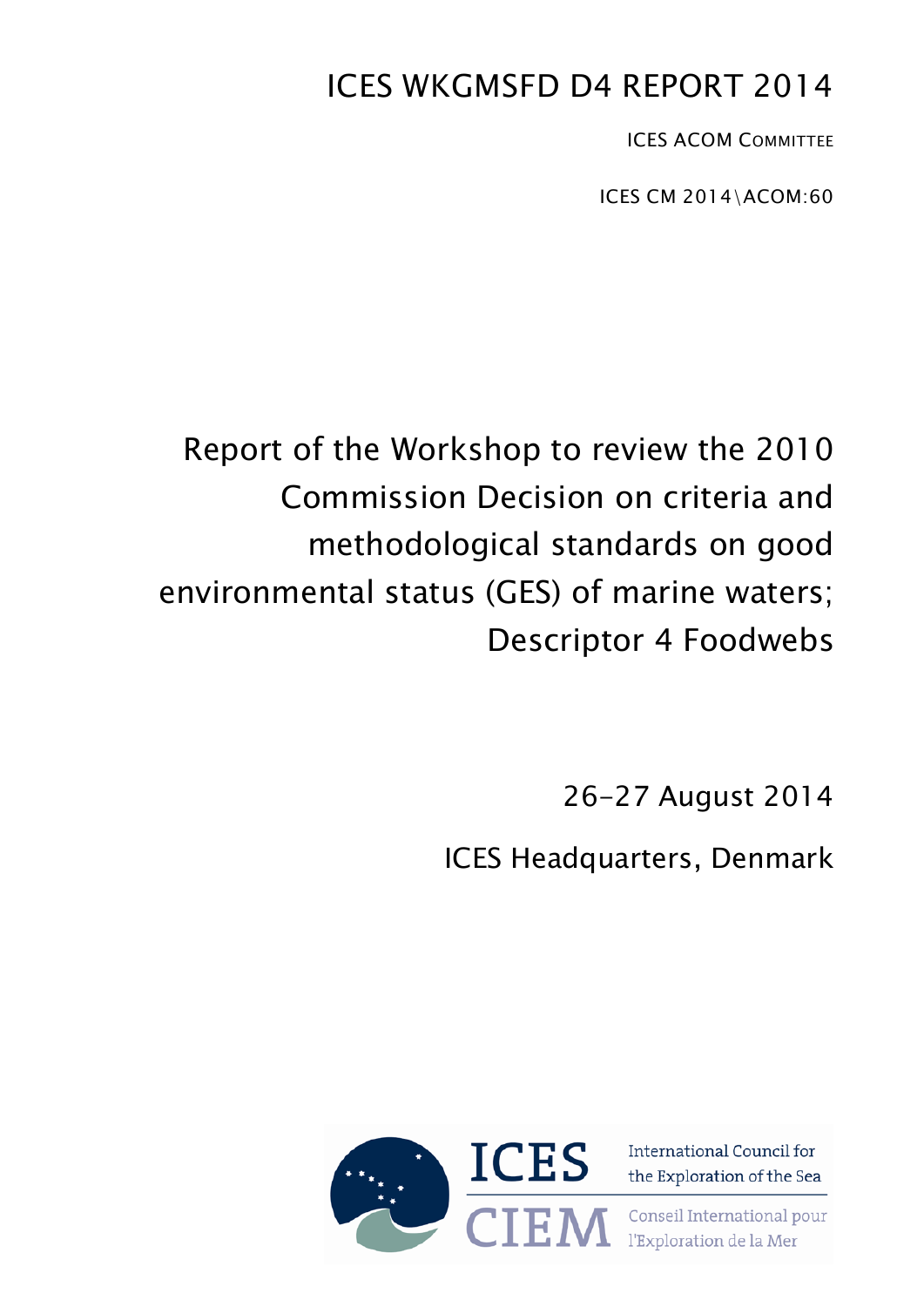## **International Council for the Exploration of the Sea Conseil International pour l'Exploration de la Mer**

H. C. Andersens Boulevard 44–46 DK-1553 Copenhagen V Denmark Telephone (+45) 33 38 67 00 Telefax (+45) 33 93 42 15 www.ices.dk info@ices.dk

Recommended format for purposes of citation:

ICES. 2014. Report of the Workshop to review the 2010 Commission Decision on criteria and methodological standards on good environmental status (GES) of marine waters; Descriptor 4 Foodwebs, 26-27 August 2014, ICES Headquarters, Denmark. ICES CM 2014\ACOM:60. 23 pp.

For permission to reproduce material from this publication, please apply to the General Secretary.

The document is a report of an Expert Group under the auspices of the International Council for the Exploration of the Sea and does not necessarily represent the views of the Council.

© 2014 International Council for the Exploration of the Sea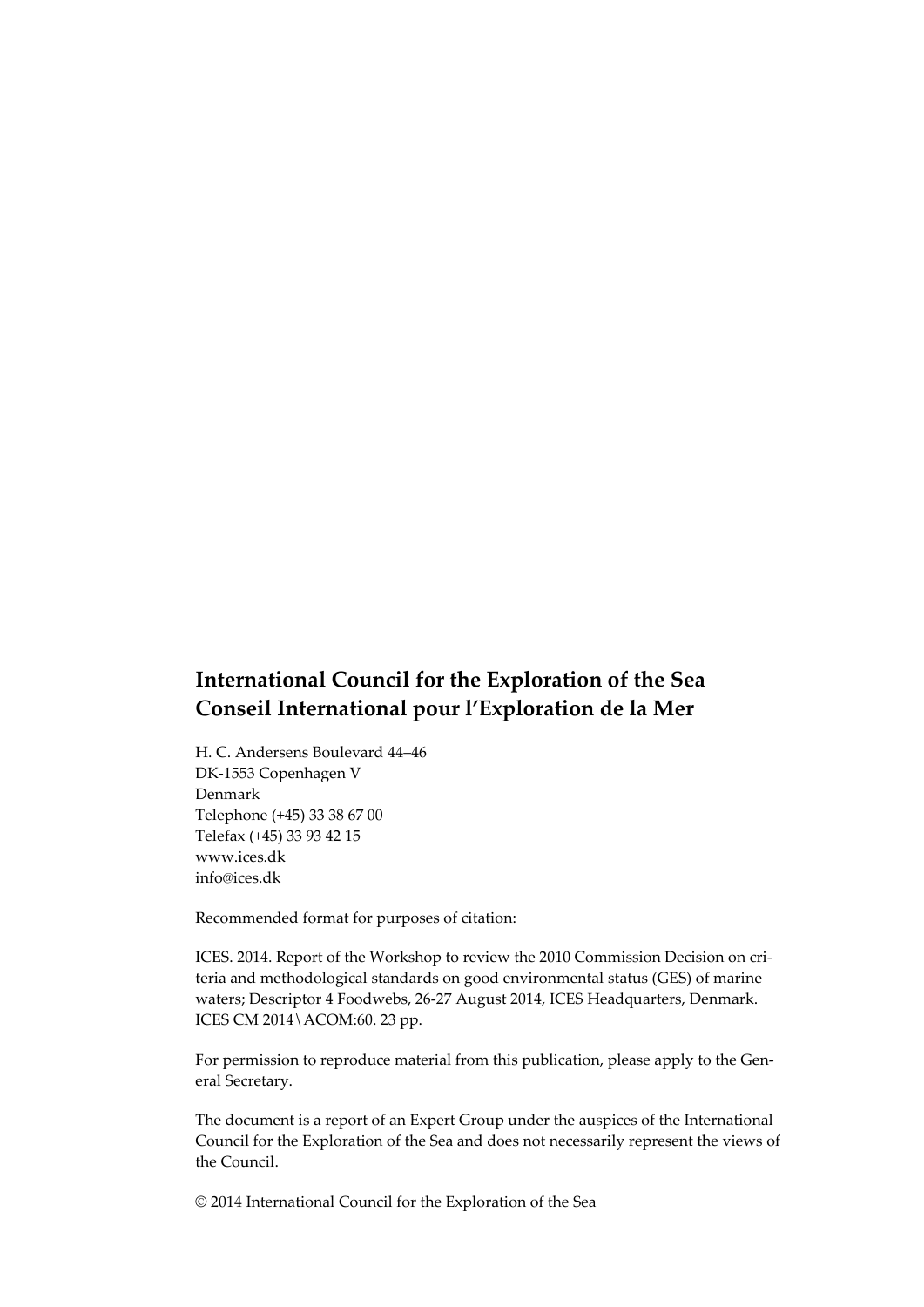## Contents

| 1              |                                                                                                                                    |                                                                                                                                |  |  |  |  |
|----------------|------------------------------------------------------------------------------------------------------------------------------------|--------------------------------------------------------------------------------------------------------------------------------|--|--|--|--|
|                | 1.1                                                                                                                                |                                                                                                                                |  |  |  |  |
|                | 1.2                                                                                                                                |                                                                                                                                |  |  |  |  |
| $\overline{2}$ |                                                                                                                                    |                                                                                                                                |  |  |  |  |
|                | 2.1                                                                                                                                |                                                                                                                                |  |  |  |  |
|                | 2.2                                                                                                                                |                                                                                                                                |  |  |  |  |
| 3              |                                                                                                                                    |                                                                                                                                |  |  |  |  |
|                | 3.1                                                                                                                                | Review and proposed revision of foodweb criteria: structure,<br>function and resilience and the need to examine trophic guilds |  |  |  |  |
|                | 3.2                                                                                                                                | Advantages and disadvantages of the previously used criteria 7                                                                 |  |  |  |  |
|                | 3.3                                                                                                                                | Advantages and disadvantages of the criteria "structure" and                                                                   |  |  |  |  |
|                | 3.4                                                                                                                                |                                                                                                                                |  |  |  |  |
|                | 3.5                                                                                                                                |                                                                                                                                |  |  |  |  |
|                | 3.6                                                                                                                                | Aspects (groupings of indicators) advised on by WKFoowI and the                                                                |  |  |  |  |
|                |                                                                                                                                    | 3.6.1 General assessment of the aspects (groupings of indicators)                                                              |  |  |  |  |
|                |                                                                                                                                    | 3.6.2 General assessment of the aspects (groupings of indicators)                                                              |  |  |  |  |
|                | 3.7                                                                                                                                |                                                                                                                                |  |  |  |  |
| 4              |                                                                                                                                    |                                                                                                                                |  |  |  |  |
|                | State/pressure relationships and the concept of surveillance<br>4.1<br>indicators and coping with indicators greatly influenced by |                                                                                                                                |  |  |  |  |
|                |                                                                                                                                    | Pressure state relationship of marine foodwebs13<br>4.1.1                                                                      |  |  |  |  |
|                |                                                                                                                                    | 4.1.2                                                                                                                          |  |  |  |  |
|                |                                                                                                                                    | Suggested decision framework (methodological standards) 14<br>4.1.3                                                            |  |  |  |  |
|                | 4.2                                                                                                                                |                                                                                                                                |  |  |  |  |
|                | 4.3                                                                                                                                | Standardized methods for indices, reference point setting and                                                                  |  |  |  |  |
|                |                                                                                                                                    | Biomass of regionally important trophic guilds15<br>4.3.1                                                                      |  |  |  |  |
|                |                                                                                                                                    | 4.3.2                                                                                                                          |  |  |  |  |
|                |                                                                                                                                    |                                                                                                                                |  |  |  |  |
| 5              |                                                                                                                                    |                                                                                                                                |  |  |  |  |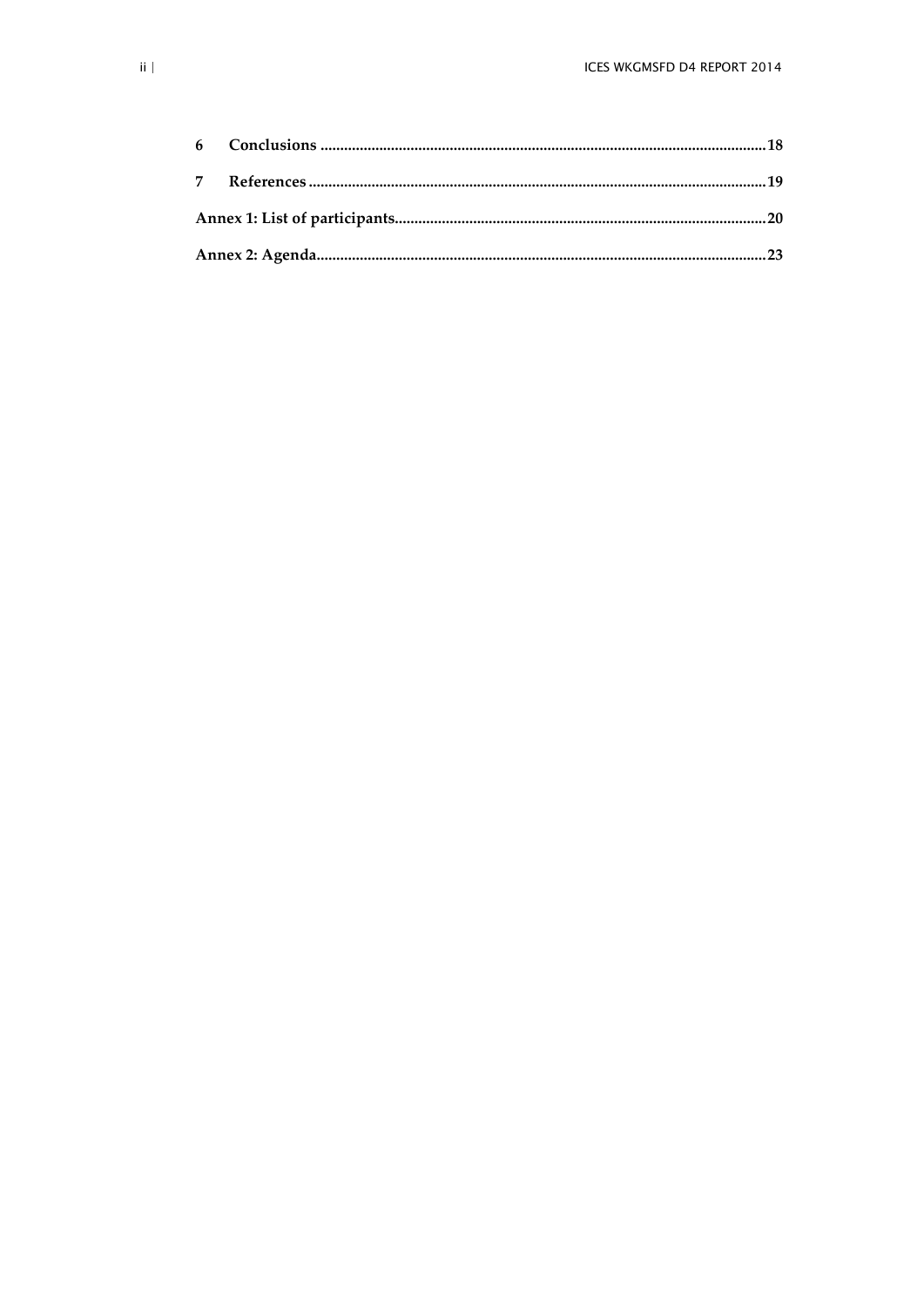#### <span id="page-4-0"></span>Executive summary

**Descriptor 4 Foodwebs**: *All elements of the marine foodwebs, to the extent that they are known, occur at normal abundance and diversity and levels capable of ensuring the long*‐*term abundance of the species and the retention of their full reproductive capacity.*

The Workshop to review the 2010 Commission Decision on criteria and methodological standards on good environmental status (GES) of marine waters; Descriptor 4 Foodwebs met in Copenhagen, 26-27 August 2014 to provide input to the review of the possible approach to amend Decision 2010/477/EC. The workshop participants were experts in MSFD implementation and/or scientists specialising in assessing foodwebs. The workshop was planned by a "core team" of 6 scientists. Participants came from across the ICES area and from other non-ICES EU countries (NE Atlantic, Baltic and Mediterranean MSFD regions). Those from ICES countries were nominated by ICES Delegates and ACOM, and those from non-ICES countries by invitation from DGENV to the national marine directors. To conform to best practice and ICES policy, NGOs and stakeholders were permitted to attend the workshop. The 23 participants were 8 national scientists, 6 from the core team, 4 industry representatives, 3 NGO representatives, 2 managers. All participants were reminded that this was a scientific meeting and participants were prohibited from stating or lobbying for institutional policy objectives.

The topics addressed by the workshop were:

- i. the review of foodweb criteria in relation to the characteristics of foodwebs (structure, function and resilience);
- ii. the need to consider trophic guilds rather than species (taxonomic grouping);
- iii. the properties of indicators, including considerations on the state/pressure relationships of indicators; coping with indicators which are more influenced by environmental conditions than anthropogenic pressures which led to the concept of surveillance indicators;
- iv. the combination of indicators to assess GES of D4 and operational application of the suggested changes (methodological standards);
- v. the proposed potential groupings of indicators from the recent ICES advice on foodwebs;
- vi. the pros and cons of using common indicators;
- vii. reference point setting;
- viii. monitoring needs (standard methods).

The workshop was run by using three parallel, simultaneous subgroups on each topic area which then reported back to a plenary. The composition of the subgroups was altered randomly for each topic consideration.

The workshop concluded that a revision of the current three D4 criteria was necessary and recommended D4 should have just two criteria (4.1 Structure and 4.2 Function of foodwebs). This change in the decision criteria would provide significant advantages in the form of a closer relation to the important aspects of foodwebs as described in the directive and be a simplification of the existing decision. It was based on the current state of our scientific understanding and a pragmatic approach to ongoing monitoring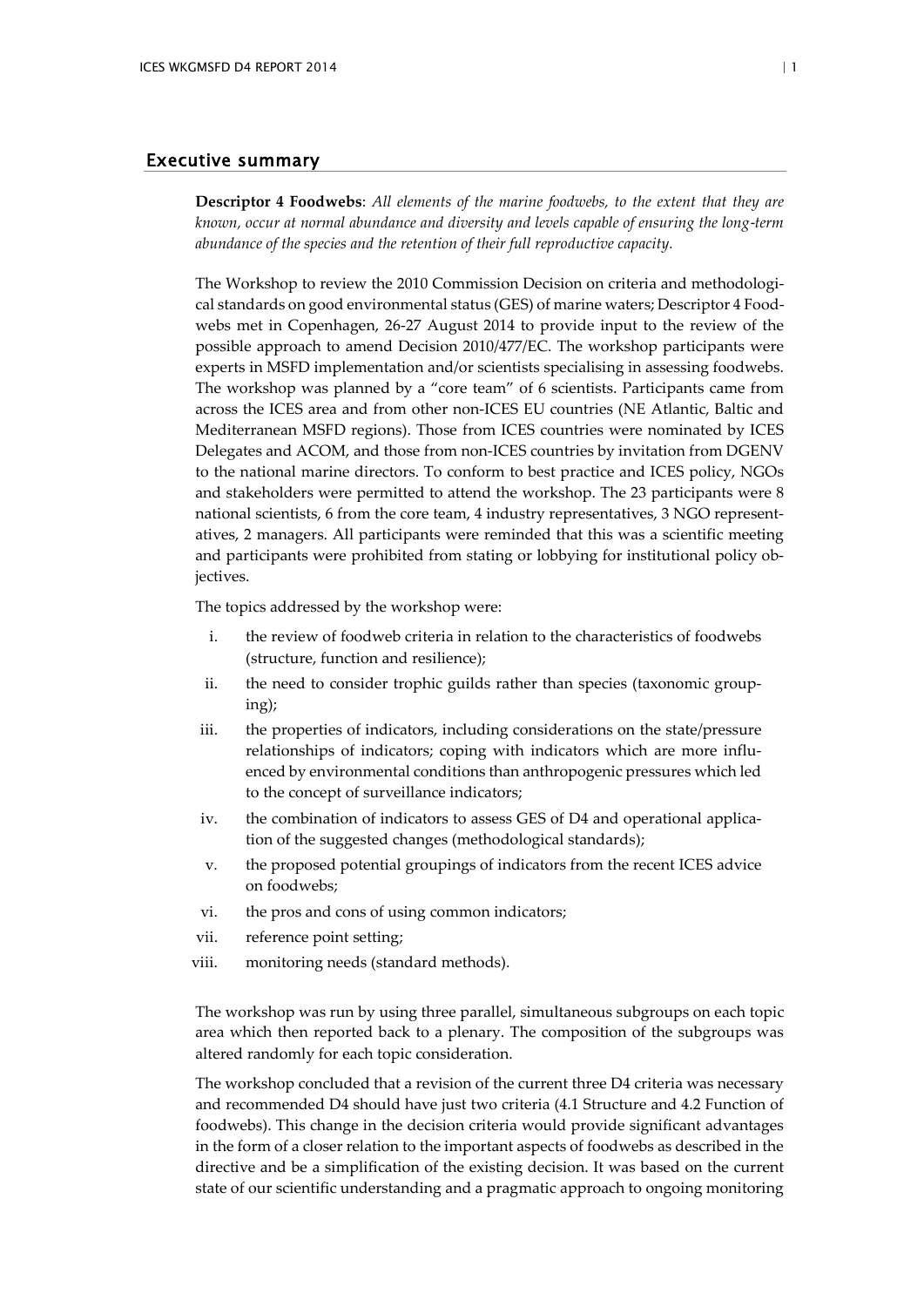programmes. The categorisation of foodwebs using taxonomy should be removed from the decision and replaced with the concept of trophic guilds, meaning that the criteria should be applied across specific trophic guilds (rather than with species-specific indicators). An indicative list of trophic guilds is provided. The criterion 4.1 Structure was subdivided into biomass of guilds over time and size structure within those guilds. The workshop did not recommend that all trophic guilds in each ecosystem be assessed but that, by region, a minimum of at least 3 trophic guilds be monitored. Existing monitoring programmes and many proposed indicators can already provide the majority of the information requirements for these criteria (biomass and size of three trophic guilds and productivity of the foodweb). Of the minimum requirement of three trophic guilds per region, a maximum of one should be an exclusive fish guild.

Usually environmental influence has a high impact on foodweb structure and function. Current scientific understanding is such that anthropogenic pressure is difficult to distinguish from the environmentally influenced variability. Thus, the workshop recommended, in the absence of strong indicators reflecting pressure-state relationships, that the indicators of D4 should be treated as surveillance indicators (for monitoring change in the foodweb). Methodological standards for defining GES should describe a state (from past or present) with prescribed bounds based on our known experience of natural variability in that food web's state. Movement beyond those bounds should be seen as leaving GES, and an investigation into the cause or the change in GES status when relevant triggering a more precautionary management. Traditional methods to integrate indicators to a common GES of D4 such as one out, all out, where not viewed as appropriate for D4. Examples were given of indicator definition, range setting and monitoring than can be sued as guidelines for this process as standard methods.

The seven groupings of indicators from the recent ICES advice corresponded well with the proposed approach, although plankton and benthic guilds were mostly absent from the list. This underrepresentation should not be used as an excuse not to monitor and assess these guilds (if chosen as one of the three). When considering structure of the foodweb (D4.1), the use of the proxy of abundance of a single top predator species or population was not considered appropriate, and this was considered more suitable for D1.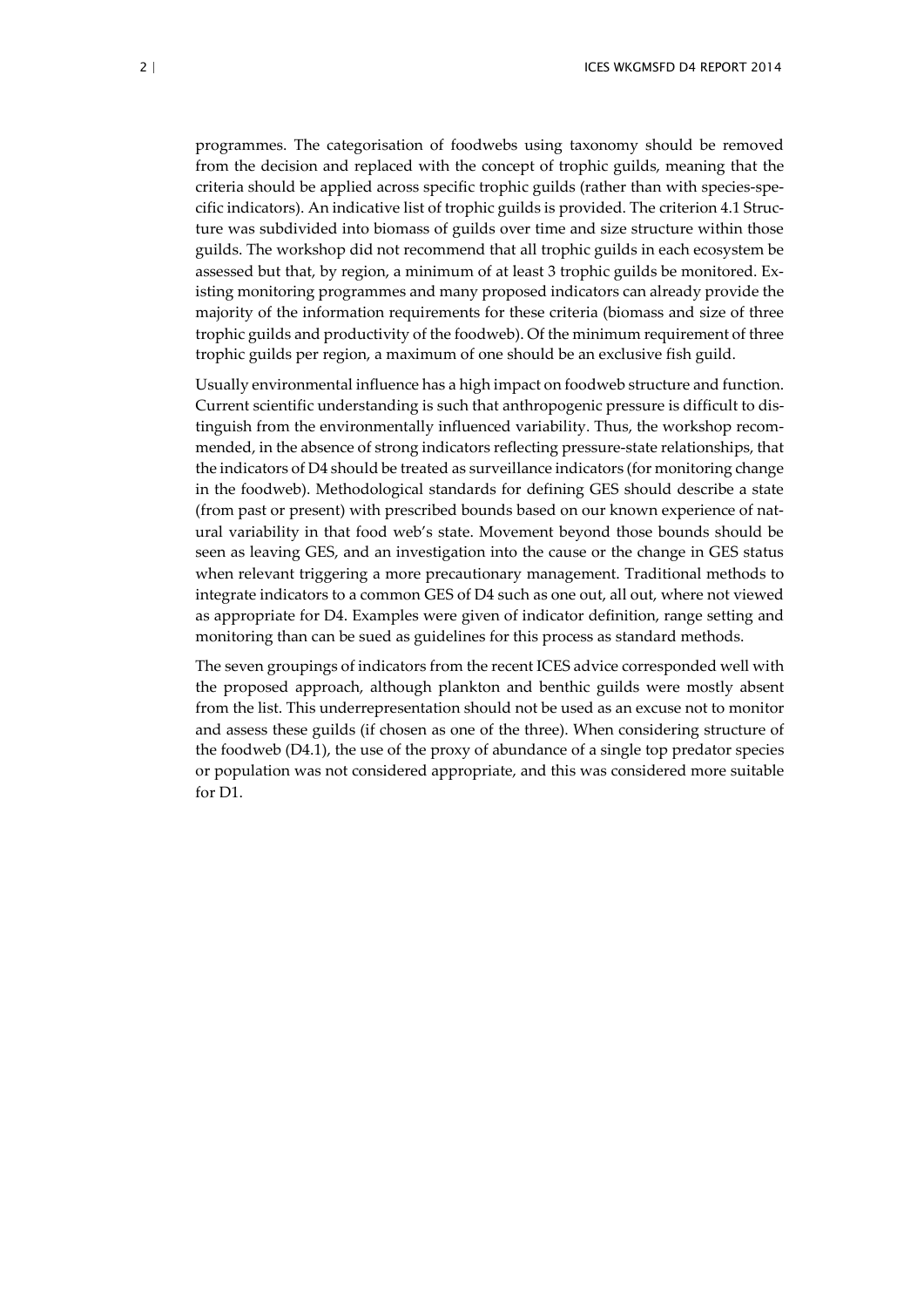#### <span id="page-6-0"></span>1 Introduction

This report documents the main discussions at the ICES workshop to review the 2010 Commission Decision on criteria and methodological standards on good environmental status (GES) of marine waters; Descriptor 4 Foodwebs.

The aim of the workshop was to provide a forum for scientists to provide input into the review process of the marine strategy framework directive (MSFD), especially with regards to Descriptor 4, foodwebs. This workshop is part of the ICES led process to review the MSFD 2010 decision on fisheries, foodwebs, seafloor integrity and introduced energy (noise). The process has been instigated by the European Commission DG Environment to inform the national Marine Directors about the challenges facing the implementation current MFSD decision. It was carried out through the MoU between EC and ICES.

#### <span id="page-6-1"></span>1.1 Interpretation of Descriptor 4

Descriptor 4 of the MSFD is defined as "All elements of the marine foodwebs, to the extent that they are known, occur at normal abundance and diversity and levels capable of ensuring the long-term abundance of the species and the retention of their full reproductive capacity". In the workshop and this document, the following definitions were used:

- **"All elements"**: "all trophic and functional groups, comprising either one or several species. This potentially includes all living organisms and nonliving organic components."
- **"Foodwebs":** "networks of feeding interactions between consumers and their food."
- **"Reproductive capacity":** "maintenance of fertility and avoidance of reduction in population genetic diversity."
- **"Normal abundance":** populations of selected foodweb components occur at levels that are within acceptable ranges to ensure their long-term viability. This means that GES boundary should be sufficient to maintain the full reproductive capacity of selected components.
- "**To the extent that they are known"**: "While examination of foodwebs should in principle include  $\mu$ all elements", for practical purposes it would include only those foodweb components that can effectively be sampled by established robust methods of monitoring".

#### <span id="page-6-2"></span>1.2 Background

-

According with the Commission Staff Working Document 2014[1](#page-6-3) , all Member States who have reported have defined GES for Descriptor 4. Only two Member States were judged to have an adequate definition of GES, six were found to have a partially adequate definition whilst eight were found to be inadequate. Four Member States have

<span id="page-6-3"></span><sup>&</sup>lt;sup>1</sup> European Commission, 2014. Staff working document Accompanying the document "The first phase of implementation of the Marine Strategy Framework Directive (2008/56/EC) - The European Commission's assessment and guidance"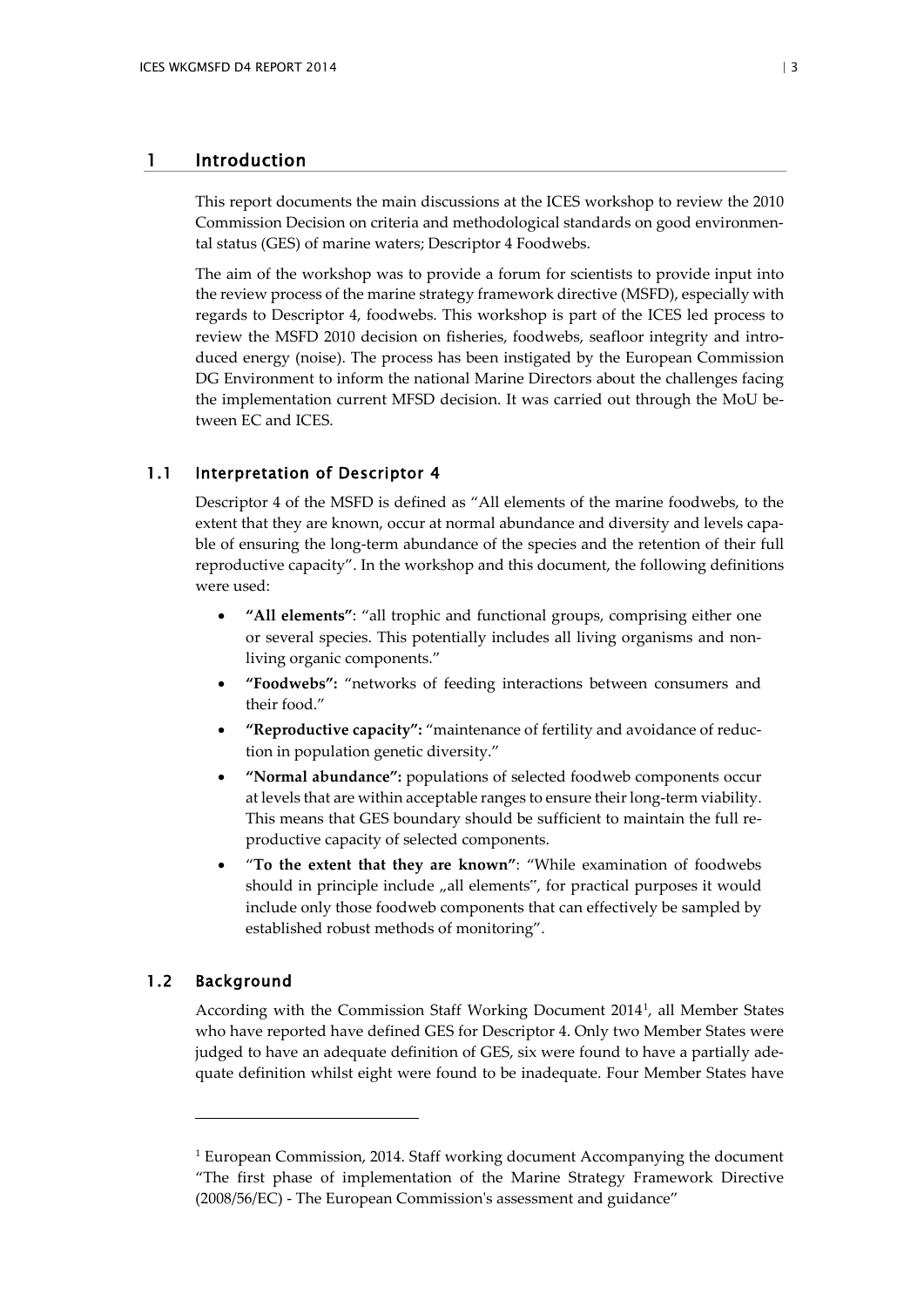not defined GES for this descriptor. The definitions provided applied to their entire marine waters, with one exception where a Member State makes a minor differentiation between its subregions.

The definitions vary enormously in their content and level of detail; most were qualitative and many were rather vague, lacking definitions of key terms used or specificity as to which elements of food/webs were addressed.

Most Member States have referred to specific foodweb components in their GES definition, sometimes in addition to defining if for all foodweb components. In the Baltic region, most Member States have put an emphasis on fish communities. Most Member States referred to components such as "key" species or "functional groups", and/or to "top predators" or "species at the top of the foodweb". Very few Member States included in their GES definitions specific species or habitats as indicators of change. Indicator species include the harbour porpoise and the harbour seal and indicator habitats include *Posidonia* meadows. Only three Member States included a reference to the pressures of foodweb components, in particular fisheries.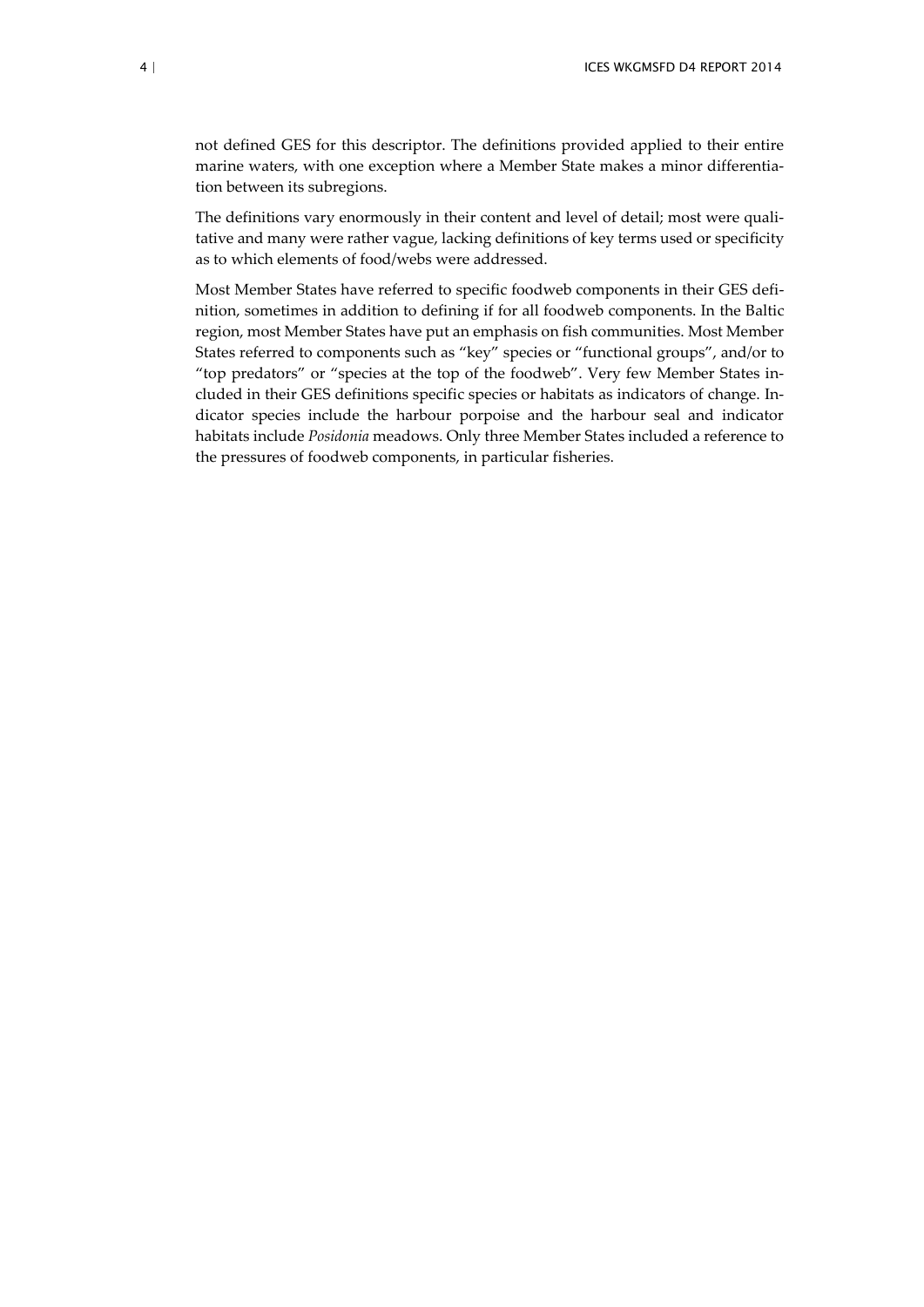#### <span id="page-8-0"></span>2 Structure of the workshop

#### 2.1 Participants

<span id="page-8-1"></span>Experts in MSFD implementation or scientific issues regarding the descriptors were invited to participate through national representatives allowing each country to nominate 1–2 participants. If nominations exceeded the meeting space available ICES reserved the right to reject participants. No nomination was refused for this workshop. Participants joined the workshop at national expense. Participants were not limited to those nominated by ICES Delegates and ACOM and participants from non-ICES EU countries were specifically encouraged via an invitation from DGENV to the national marine directors.

To conform to best practice and ICES policy, NGOs and stakeholders were permitted to attend the workshop on the understanding that policy statements were not permitted. Regional seas conventions were encouraged to participate through their member countries.

The 23 participants present consisted of 8 scientific representatives, 4 industry representatives, 3 NGO representatives, 2 managers and 6 members of the core group and secretariat. Scientists came from the NE Atlantic, Baltic and Mediterranean MSFD regions.

<span id="page-8-2"></span>All participants were reminded that this was a scientific meeting and participants were prohibited from stating or lobbying for organizational policy objectives.

#### 2.2 Structure of the workshop

The workshop was planned and organization by an ICES constructed "core team" of 6 scientists with expertise in foodwebs and MSFD implementation. The core team was made up of scientists from Denmark, Ireland, France and a scientist from JRC and two from the ICES secretariat.

The workshop began with a contextual review and an outline of the document describing the possible approach to amend Decision 2010/477/EC. The agenda was then discussed, and the possible role of climate change and environment was brought up as an item not clearly covered by the agenda, so it was added. The workshop was basically structured as follows:

- 1) Issues relevant to revision
	- a) Revision of foodweb criteria: structure, function and resilience and the need to examine groups rather than species
	- b) Using common indicators: pros and cons
	- c) Aspects advised on by WKFoowI
- 2) Criteria for GES for D4
	- a) State/pressure relationships and the concept of surveillance indicators and coping with indicators greatly influenced by environmental conditions
	- b) Combining GES of indicators in GES of D4
	- c) Standardized methods for indices, reference point setting and monitoring
- 3) Additional concerns with regards to D4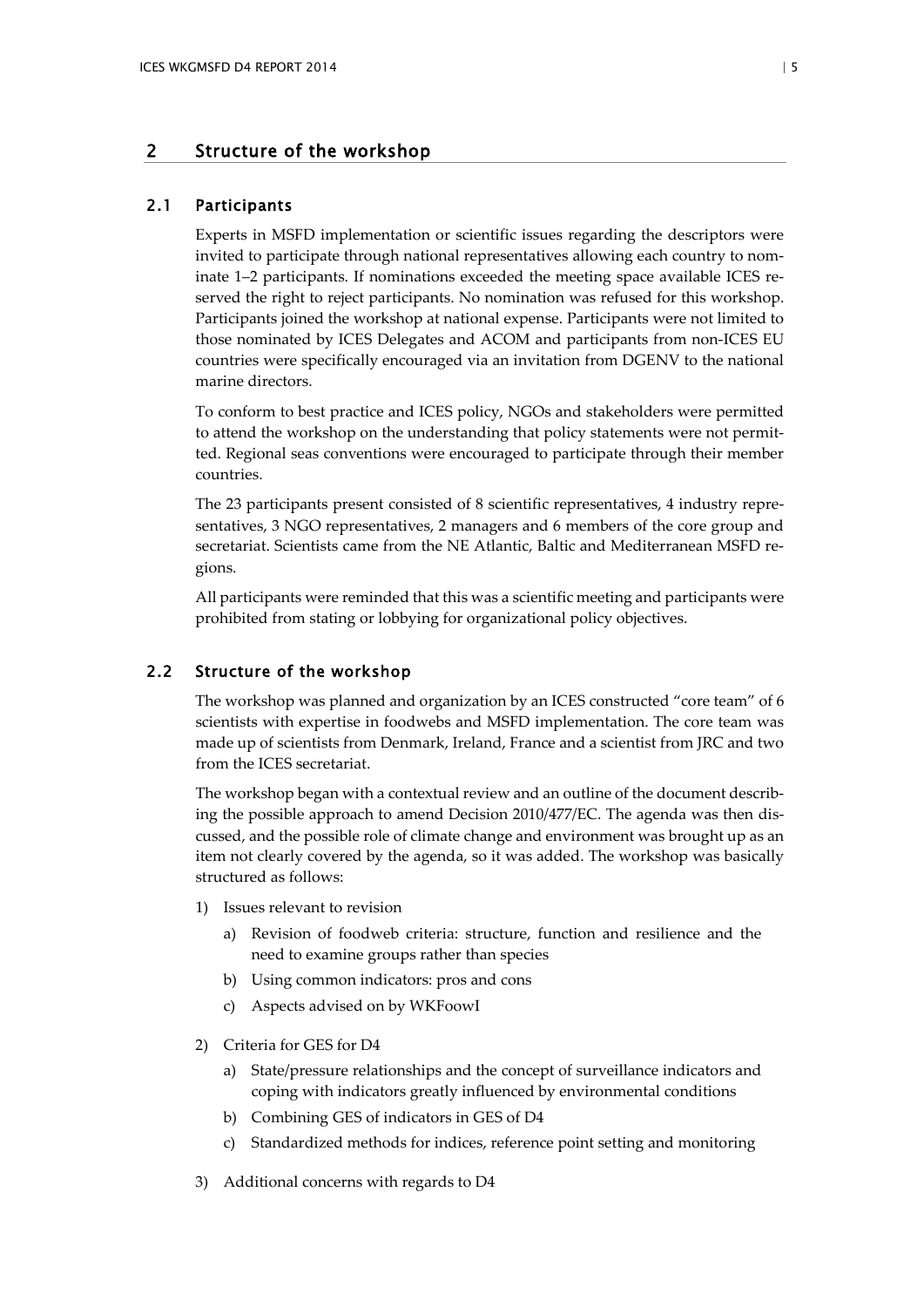Each of the topics was addressed by parallel subgroups after a common introduction to that topic to ensure that all participants understood the task at hand. The subgroup participants were selected at random and no groups were the same between different sessions. Group work was facilitated by a designated member of the group and reported by summarizing the conclusion in plenary after each subgroup session. Generally participants were divided into three groups. This approach was used to ensure the widest possible participation in the workshop considerations and to prevent the over dominance of any individual opinions. The majority of participants contributed actively to discussions in the subgroups. There was an open and agreeable atmosphere in the subgroups and plenary. Group work allowed the listing not only of conclusions of subgroups on the topics but also on the degree of agreement between groups and hence the degree of consensus on the overall conclusions.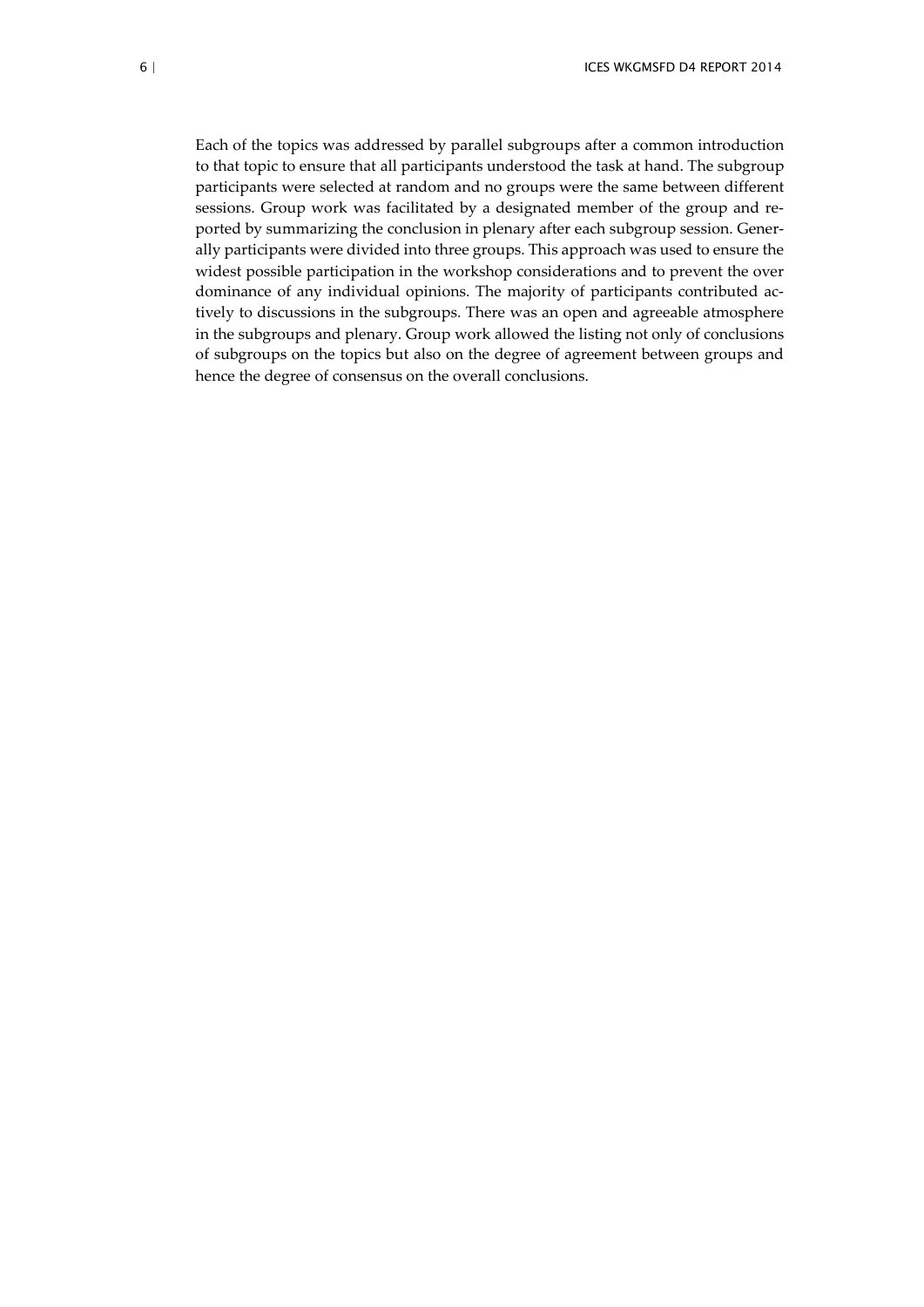## <span id="page-10-0"></span>3 Issues relevant to revision

## <span id="page-10-1"></span>3.1 Review and proposed revision of foodweb criteria: structure, function and resilience and the need to examine trophic guilds rather than species

It was proposed to replace the existing three criteria under D4 by two revised criteria (Figure 1) to obtain criteria more closely related to the important aspects of foodweb: structure, function and resilience. Structure and function both appear in the new criteria whereas resilience is still not represented. The pros and cons of the suggested new criteria were discussed in groups. The group conclusions showed a high degree of agreement on all three topics.



<span id="page-10-2"></span>**Figure 1. Suggested revision of criteria under D4.**

#### 3.2 Advantages and disadvantages of the previously used criteria

The groups considered that many aspects of the previous criteria 4.3 were also listed as biodiversity aspects under D1.7 and in practice not specific to foodwebs, as the suggested key trophic groups were generally not key trophic guilds but rather vulnerable or anadromous groups. The double listing caused confusion of which aspects should be assessed under D1 and D4. Further, the division was considered not to be in line with the objectives which could be set for the foodweb. The existing criteria were considered to be too prescriptive and implied a judgement that the top predators are the most important elements of the foodweb to be assessed. The existing criteria combine both broad objectives and very specific key objectives (top predators). It was felt that assessing the specific GES of top predators fell more within the remit of D1.

#### <span id="page-10-3"></span>3.3 Advantages and disadvantages of the criteria "structure" and "function"

The division into structure and function were considered to be in line with natural attributes of foodwebs. By dividing into these categories the trophic levels will be given equal weight, rather as in the previous version being biased towards top predators.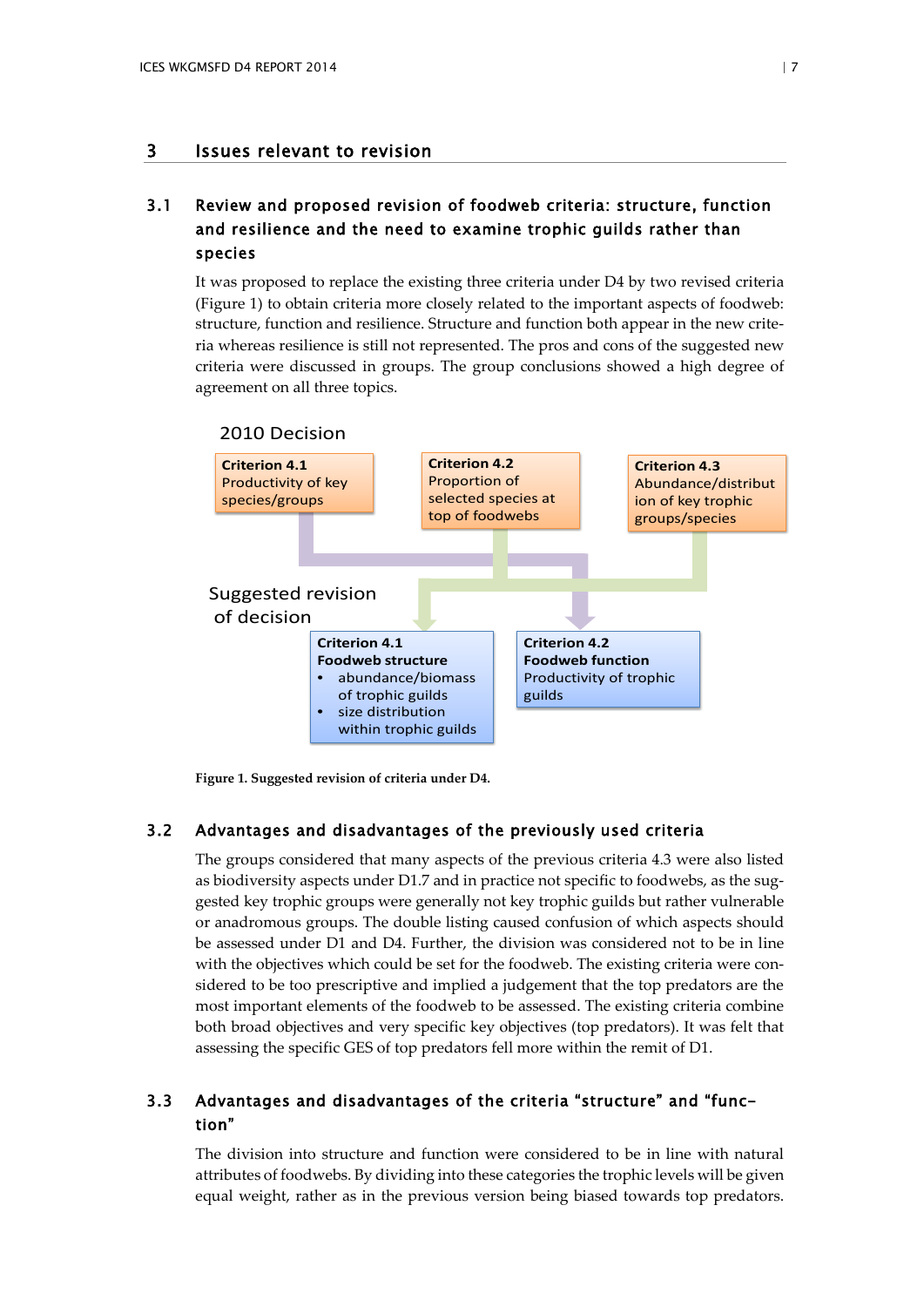Further, the new criteria should solve some of the confusion related to D4.3 and D1.7 by focusing on trophic guilds within each criteria. Within trophic guilds, species can be replaced by other species with the same functional niche without foodweb function and structure being severely affected.

It was considered to be a risk that only one ecosystem component is assessed, e.g. fish, when only two general criteria are used and that some guilds are hence ignored. This can be avoided by giving guidance on the minimum requirements to cover under each criteria. More than one ecosystem component should be covered within each criteria (i.e. Seabirds, marine mammals, fish) and more than one guild (see further details on trophic guilds below).

#### <span id="page-11-0"></span>3.4 Should resilience be used as a third criterion?

Resilience is not a strictly defined concept, but is often interpreted as the ability of a system to return to its original state after a perturbation. The lack of a clear definition makes it difficult to measure. Foodwebs are constantly changing and adapting to outside drivers and thereby retaining function. Hence, resilience on a detailed level and structure/function may not be mutually compatible. It is possible that it is a naturally emerging property of structure and function, and hence resilience may be ensured by attaining structure and function are within GES boundaries. A system can move into an altered, stable state or can flip between states, but for unobserved states we cannot appraise resilience. In general, the understanding of resilience is poor when we are moving into the unknown, i.e. out of boundaries, such as when stocks are rebuilt, and this could initiate a decrease in resilience. Hence, the understanding of resilience was deemed to be too poor to construct a separate criterion for this, and that resilience may be accounted for in structure and function with indicator ranges set to capture resilience to the extent possible.

In conclusion, the groups found that it would not be beneficial to force common indicators across or within regions. Rather, there should be an open process where MS can coordinate their developmental work, divide labour and review proposals for indicators. There should however be minimum requirements to the aspects which should be covered under each criteria (see next section) and common methodological standards for how to assess progress towards GES should be developed. Common indicators can be used at regional or subregional scales where the objectives of the indicators are in accordance between MS. However, the appropriate indicators in each region will depend on what is most appropriate to the given ecosystem.

#### <span id="page-11-1"></span>3.5 Definition of trophic guilds

The concept of trophic guilds is a well-defined ecological concept which reduces the confusion between "functional groups" used in D1 and originally used "key trophic groups/species" used in D4. It will rarely if ever be possible to cover all species in all guilds, and this should not be requirement. As the guild is the unit of importance, species composition was considered less relevant, unless changes in species composition resulted in changes in structure or function of the foodweb. The selection of indicator species can be a useful method, but only when these indicator species reflect the status of a specific guild. The group felt that there was a need to provide guidance on the appropriate aggregation level and hence the minimum number of trophic guilds which should be considered. It was also felt, that though the trophic guild would be the most relevant aggregation level, data would generally be collected separately on different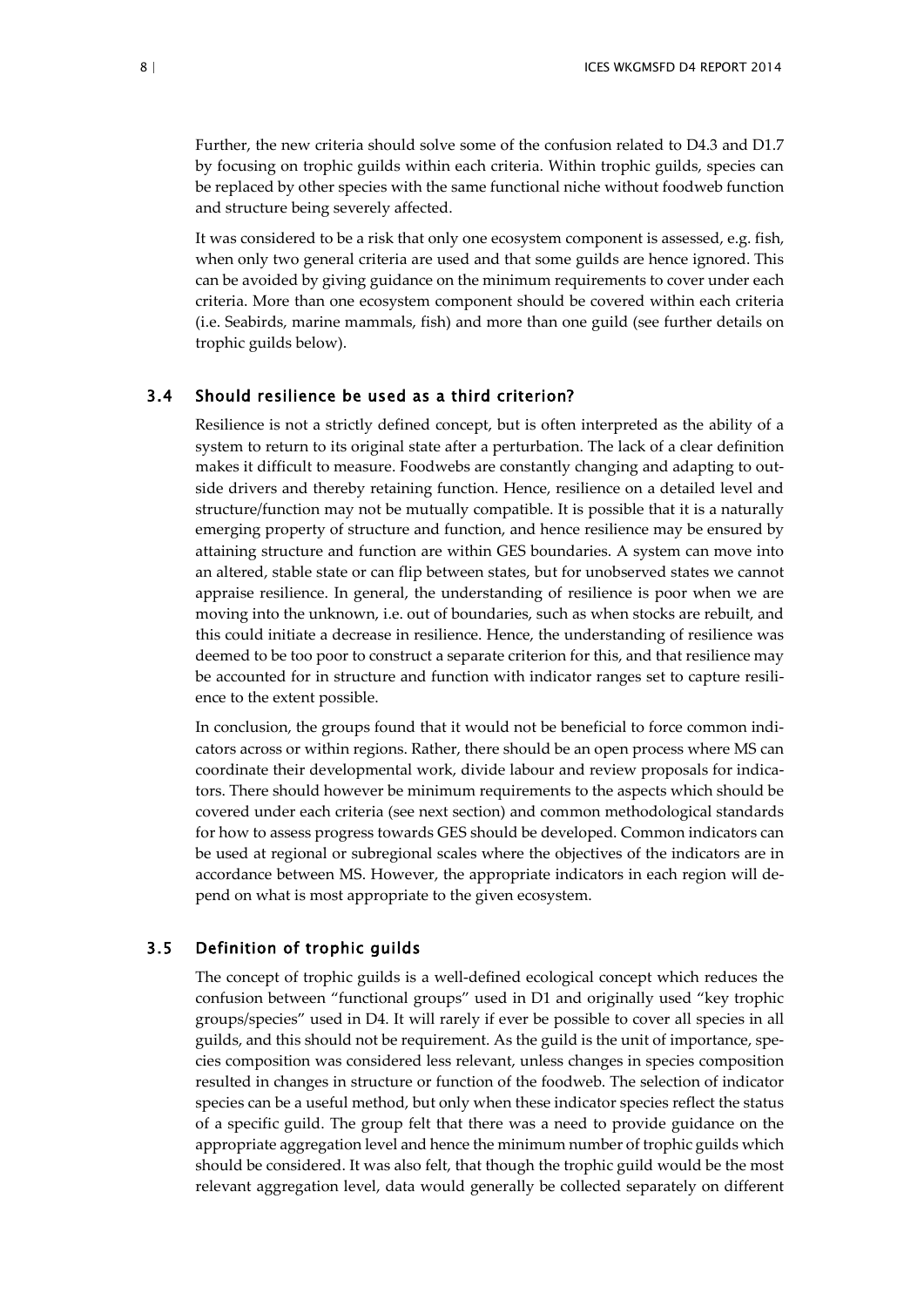taxonomic categories. Hence, the available data may be difficult to sum into total estimates for a given guild, and it may be more appropriate to investigate taxonomic compartments of guilds separately. As public attention is often centred on taxonomy, this division is a natural intermediate step to achieve trophic guilds and has the advantage that taxonomic information can also be displayed. An example of a guild division is given in table 1.

Taxonomic groups can be subdivided where necessary. For example, phytoplankton can be divided into diatoms, microflagellates, dinoflagellates and picoplankton and zooplankton into mesozooplankton carnivores, mesozooplankton omnivores, merozooplankton omnivores and microzooplankton herbivores. Marine reptiles, though important from a biodiversity point of view, were considered to be of limited interested in European trophic guilds. Not all guilds are equally important in all ecosystems, and hence, there can be ecosystems where all guilds do not need to be represented. Similarly, there can be ecosystems where other guilds are important or where guilds need to be subdivided. As a general rule, at least three trophic guilds should be considered spanning as widely as possible from primary producers to apex predators.

| Guild\Taxonomic<br>group          | Phytoplankton1 | Zooplankton | Benthos | Nekton excl.<br>warmblooded | <b>Seabirds</b> | <b>Marine</b><br>mammals |
|-----------------------------------|----------------|-------------|---------|-----------------------------|-----------------|--------------------------|
| Primary<br>producers              | X              |             |         |                             |                 |                          |
| Secondary<br>producers            |                | $\chi$      |         |                             |                 |                          |
| Filter-feeders                    |                |             | X       |                             |                 |                          |
| Deposit-feeders                   |                |             | X       |                             |                 |                          |
| Planktivores                      |                |             | X       | $\chi$                      | X               | $\chi$                   |
| Sub-apex pelagic<br>predators     |                |             |         | $\chi$                      | X               | X                        |
| Sub-apex<br>demersal<br>predators |                |             | X       | $\chi$                      | X               | X                        |
| Apex predators                    |                |             |         | X                           | X               | X                        |

**Table 1. Trophic guilds. X denotes where the taxonomic groups contribute significantly to each guild. Nekton includes bony fish, elasmobranchs and squids, a.o.**

**1In shallower waters, macrophytes may also be important.**

The estimation of indicators for the different guilds may present challenges in practice. For example, many species consume almost equally from two different guilds (e.g. secondary producers and planktivores) and hence are difficult to assign to a specific guild. Further, several species change guild assignment as they grow. In many cases, the data available covers only part of a particular guild, leading to a need to use parts of the guild only in indicators. The group found that detailed technical guidelines on how to deal with these issues would be useful in future process.

#### <span id="page-12-0"></span>3.6 Aspects (groupings of indicators) advised on by WKFoowI and the recent ICES advice to DGENV.

The workshop investigated the advice produced by ICES based on WKFoowI to look for consistency, the need for minimum requirements, whether the aspect covered the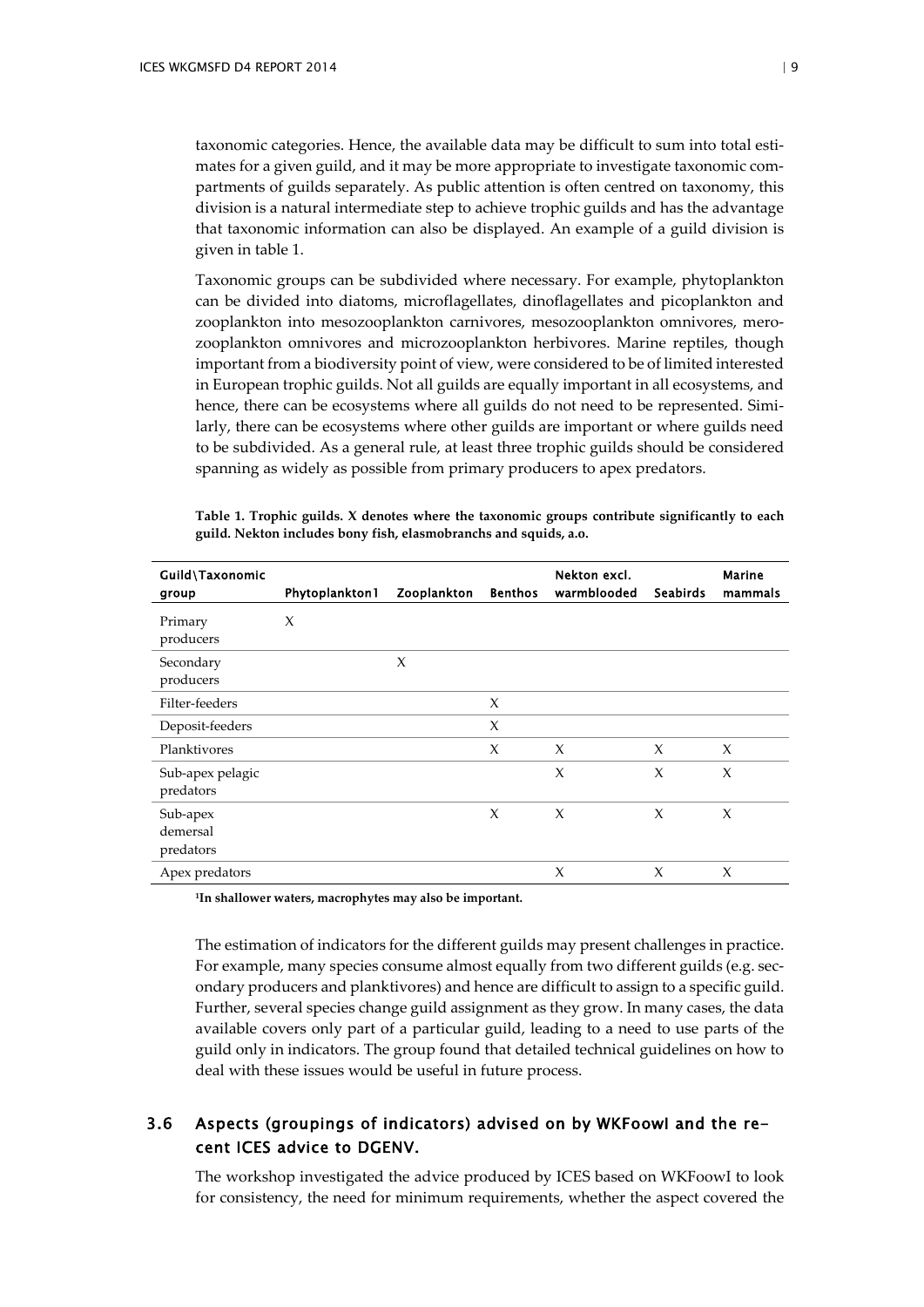criteria sufficiently and how any suggested gaps can be included in the suggested aspects. WKFOOWI focused directly at currently applicable indicators whereas the current workshop took a broader look at the aspects to ensure their long-term applicability. The aspects advised on by WKFoowI were:

D4.1.1. Biomass of important trophic guilds

D4.1.2. Mean weight of zooplankton

D4.1.3. Proportion of large fish (large fish indicator, LFI)

D4.1.4. Mean length of the surveyed community

D4.2.1 Primary production or primary production required to sustain fisheries

D4.2.2. Seabird/sea mammal breeding success

D4.2.3. Mean weights-at-age of predatory fish

#### <span id="page-13-0"></span>General assessment of the aspects (groupings of indicators) in rela- $3.6.1$ tion to the criteria "structure"

The workshop advised that the D4 approach should be based on a to a trophic guild based approach to the criteria rather than the taxonomic approach applied by WKFoowI. They found that the suggested criteria were highly focused on fish whereas the group thought that information on phytoplankton, benthos and non-fish top predators was also needed. It should be recognized that significant compositional changes in species composition are not included in the current form and that such shifts in species as well as size may cause shifts in function.

The groups found that D.4.1.1 can cover the requirement for covering several trophic levels when combined when a minimum requirement to choose no less than 3 trophic guilds spanning a wide range from primary producers to top predators.

The aspects describing size structure of different guilds (4.1.2-4.1.4) seem to mix structural and functional aspects and the level of detail seems to differ between these aspects and 4.1.1. 4.1.3 and 4.1.4 seemed to be too focused on specific taxonomic groups (fish) rather than on trophic guilds. The groups considered that it would be preferable to rephrase these into the single common aspect of size structure for each regionally important guild. This could be measured as mean length, proportion of large fish or mean weight as found most appropriate to the specific guild. In the current wording, the size structure of phytoplankton, benthos, pelagic fish and marine mammals are not included. Size structure of fast growing groups such as seabirds and marine mammals has less structural importance than for slow growing groups such as plankton and fish. Hence, there does not appear to be a need for size structural indicators for these groups.

Together, these two aspects will cover the need for following several trophic layers and to use more than one indicator for the structural indicator. It should be noted, however, that the majority of these indicators will be highly sensitive to single events such as high recruitment years or environmental anomalies.

#### <span id="page-13-1"></span> $3.6.2$ General assessment of the aspects (groupings of indicators) in relation to the criteria "function"

The suggested aspects for function mainly cover higher trophic levels or makes inference on lower trophic levels. Secondary producers, forage fish and benthos are not represented in the aspects and depending on the interpretation of 4.2.1, phytoplankton may or may not be included directly. Without information on these intermediate levels,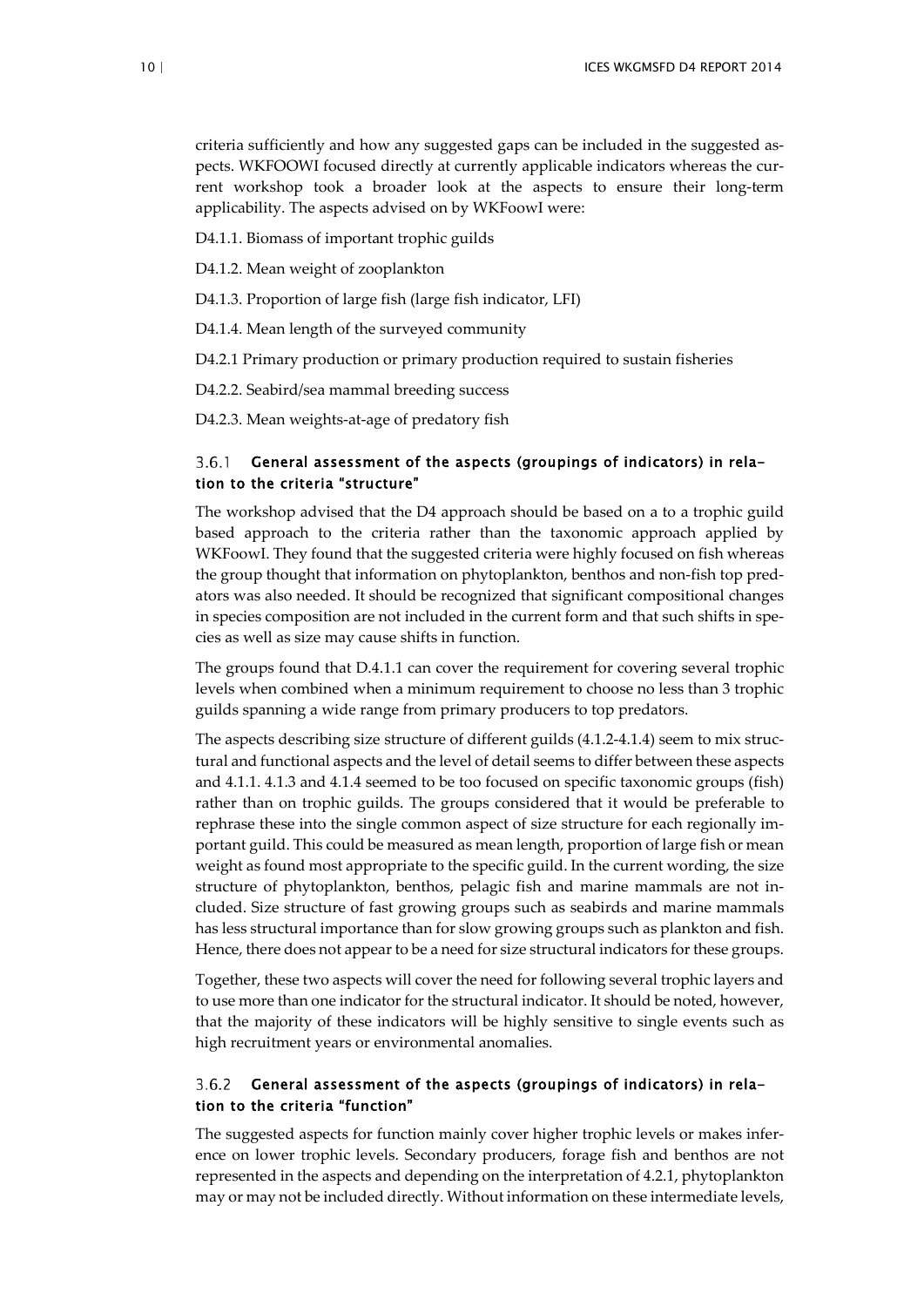it is not necessarily possible to say what is causing the change in higher trophic level productivity and whether this is related to lack of productivity of lower trophic levels. This is of particular importance since changes in productivity at higher trophic level could be unrelated to foodweb changes. For example, a change in seabird breeding success or mean weight at age of fish can have other reasons than just food availability (e.g. temperature, contaminants, disease or fisheries induced evolution). Primary production to sustain fisheries may not be a good indicator for stocks fished at Fmsy and this indicator responds to climate change and eutrophication as well as foodweb changes. The title in the recommendation does not include "to sustain fisheries", indicating that the review group had similar concerns.

Together, the three aspects cover the requirement to cover more than one trophic level and have more than one indicator if 4.2.3 is expanded to cover zooplankton, lower, middle and top predators. In the current version, zooplankton and benthos productivity are not included. Though this is likely to be due to the currently insufficient sampling, it would be important to include these groups. To account for the current lack of sampling in many areas, the guideline can be to include these when this is practically feasible.

#### <span id="page-14-0"></span>3.7 Using common indicators: pros and cons

There are advantages to having pan-regional definition of minimum requirements for the number and criteria coverage of proposed indicators as this ensures that the descriptor is adequately monitored. Further, having common indicators within larger areas can provide cost-efficiency in data collection and the estimation of indicators, especially if these aspects can be coordinated within the region, for example under the regional seas organizations. Where monitoring is standardized within or across regions, there are also potential gains in common method development and room for making new indicators at any point in time as long as the monitoring has been thorough. Common indicators for subregions within larger regions have the advantage of being more easily integrated than widely differing indicators.

The development of new indicators is more efficient when reviewed at an early stage by other scientists, for example through presentation and discussion in ICES groups. Member states can use these groups to coordinate their work and share resources and expertise therefore deciding on indicators. However, there are no major cost benefits of developing indicators at pan-regional levels and such tight coordination is likely to hinder the development of new indicators and ideas if agreement on one indicator acts to limit the suggestion of alternative indicators. Indicator development is often restricted to currently accepted indicators which tends to halt new development and the adaption of indicators. All measurements are adapted to our current understanding of the system and hence, any development in the system or our understanding of it requires constant development of new indicators to ensure that these continue to measure the most relevant aspects. Further, the process of implementing common indicators is lengthy and often either science has moved on or the environment has changed in a way that the indicator has lost its relevance. Having just a few commonly defined indicators increases this risk. Despite these caveats, the group considered that with limited funding, a list of potential indicators for Member States to choose from can be useful.

Having EU-wide common pan-regional indicators defined in detail was not considered to be the optimal approach to monitoring GES. Regions have different important trophic guilds and different species composition within guilds and it is more important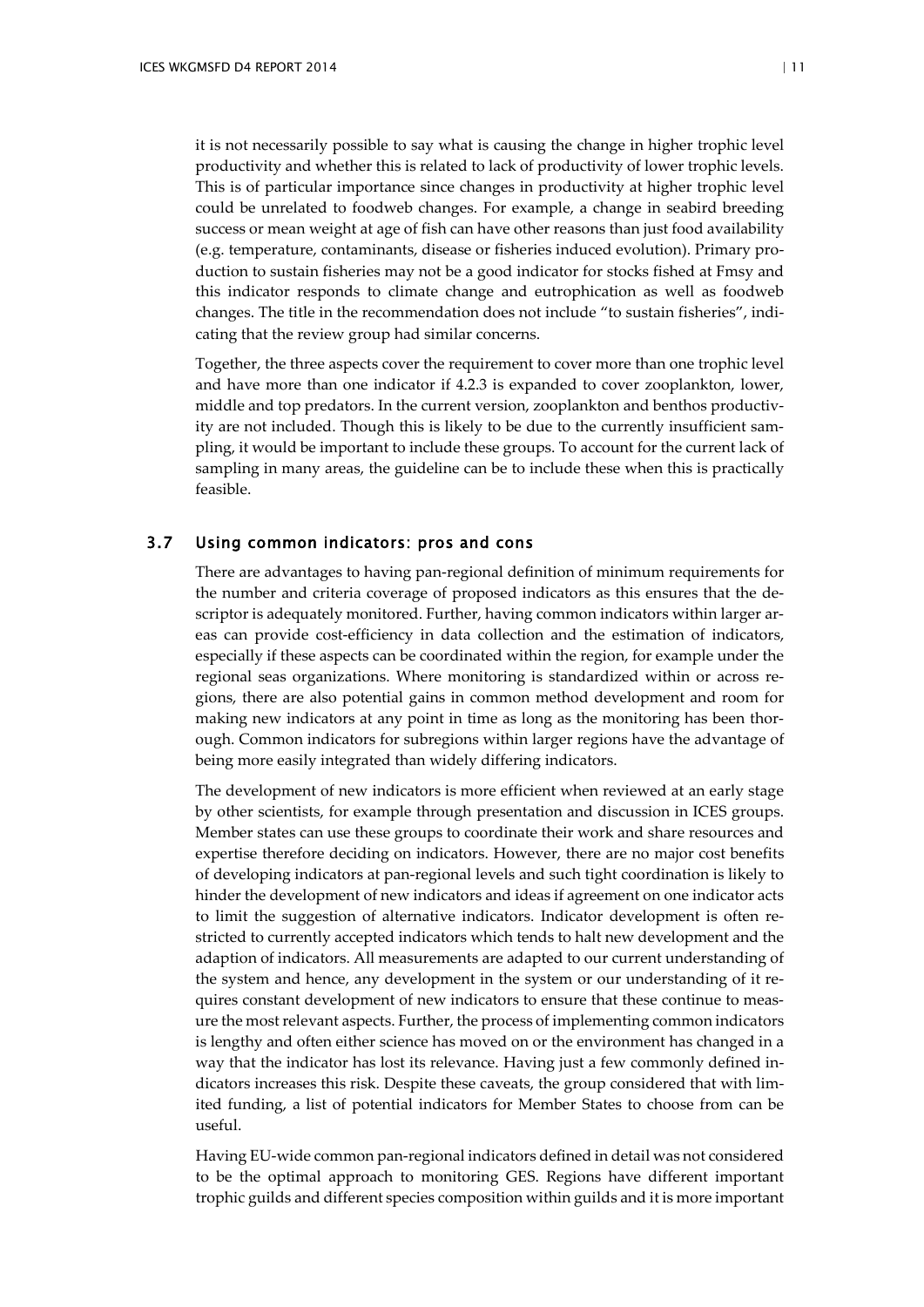to have correct aspect coverage than to have consistency between regions. Indicator targets will usually also differ between subregions. A decision to aim for common indicators across all regions can lead to a competition between countries to get their indicators accepted as a common one and since member states have invested a lot in existing indicators, there will be other factors affecting the decision than scientific rigor. Further, if only a few indicators were defined, there is a danger that member states will aim for indicator without reaching GES in its broader interpretation as fulfilling the targets of the indicator becomes a mean in itself, rather than ensuring that it assesses health of the system.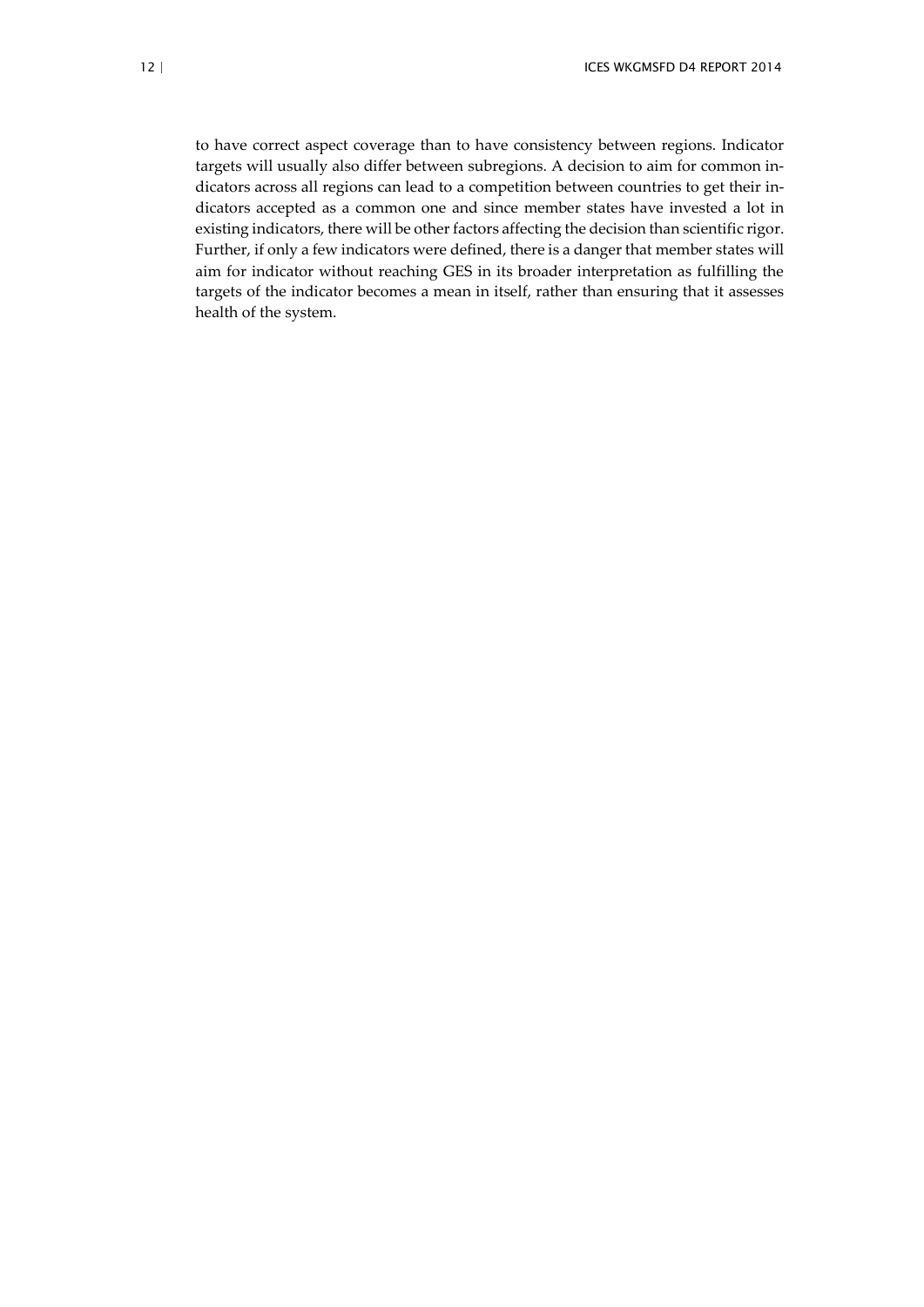## <span id="page-16-0"></span>4 Criteria for GES for D4

## <span id="page-16-1"></span>4.1 State/pressure relationships and the concept of surveillance indicators and coping with indicators greatly influenced by environmental conditions

#### <span id="page-16-2"></span> $4.1.1$ Pressure state relationship of marine foodwebs

The choice of state indicators for the MSFD can either be limited to the ones that have a very clear pressure-state relationship and measure the response of the system to management measures or, alternatively, indicators can be selected which monitor the health of the marine ecosystem and any potential deviation from a "healthy state". Pressure indicators can also be chosen but these would always be proxies of implied impact on the state of the ecosystem, rather than a direct measurement of the state.

Marine foodwebs are strongly influenced by natural variability and their link to human pressures is complex. D4 indicators can respond to multiple, interacting drivers, including anthropogenic pressures and indirect effects. The current knowledge of ecosystem functioning is constrained. Hence, changes are not easy to interpret and cannot necessarily be reversed by management action. Due to these reasons, the workshop agreed, that the second objective, i.e. using indicators to monitor the health of the system is more appropriate to marine foodwebs. Foodweb indicators for D4 would take on the role of surveillance indicators and inform the assessment of any potential problems in marine foodweb structures and/or functions. They should also alert for action.

#### <span id="page-16-3"></span>How can surveillance indicators be used?  $4.1.2$

For chosen indicators, boundaries are set around a range of natural variability. Indicators are tracked for directional changes and/or movement outside boundaries. Regular tracking within assessments periods can give early warning signs of potential problems. Once a problem is identified, the cause is investigated and the next steps are identified. The next step is to take necessary action. The intermediate steps of investigating the cause and identifying necessary steps are added because pressure-state relationships are not always clear. The extra time spent on this intermediate step will not make management inefficient because foodwebs adapt slowly and measures can be adaptive and react to the latest information.

If the problem identified is clearly related to manageable pressures, relevant management measures are required to respond. In this case, the concept of surveillance indicators should not be used to avoid taking appropriate management actions. Fish guild biomass, is one example that can be tightly linked to fishing pressure and in this case, management action should be taken.

If the link to pressures is not as clear, management could be alerted to be more precautionary. If there are environmental changes causing out of bounds signals, this can have implications on target setting and the ability to reach GES in other descriptors. Natural events that are reoccurring in the medium term (e.g. within one to two reporting cycles), could inform that environmental anomalies can reduce the potential of reaching GES. The example of salt inflow in the Baltic Sea was given. If natural changes are unidirectional, targets and indicators might have to be revised in D4 and/or in other descriptors because there is an indication that the "prevailing climatic conditions" have changed.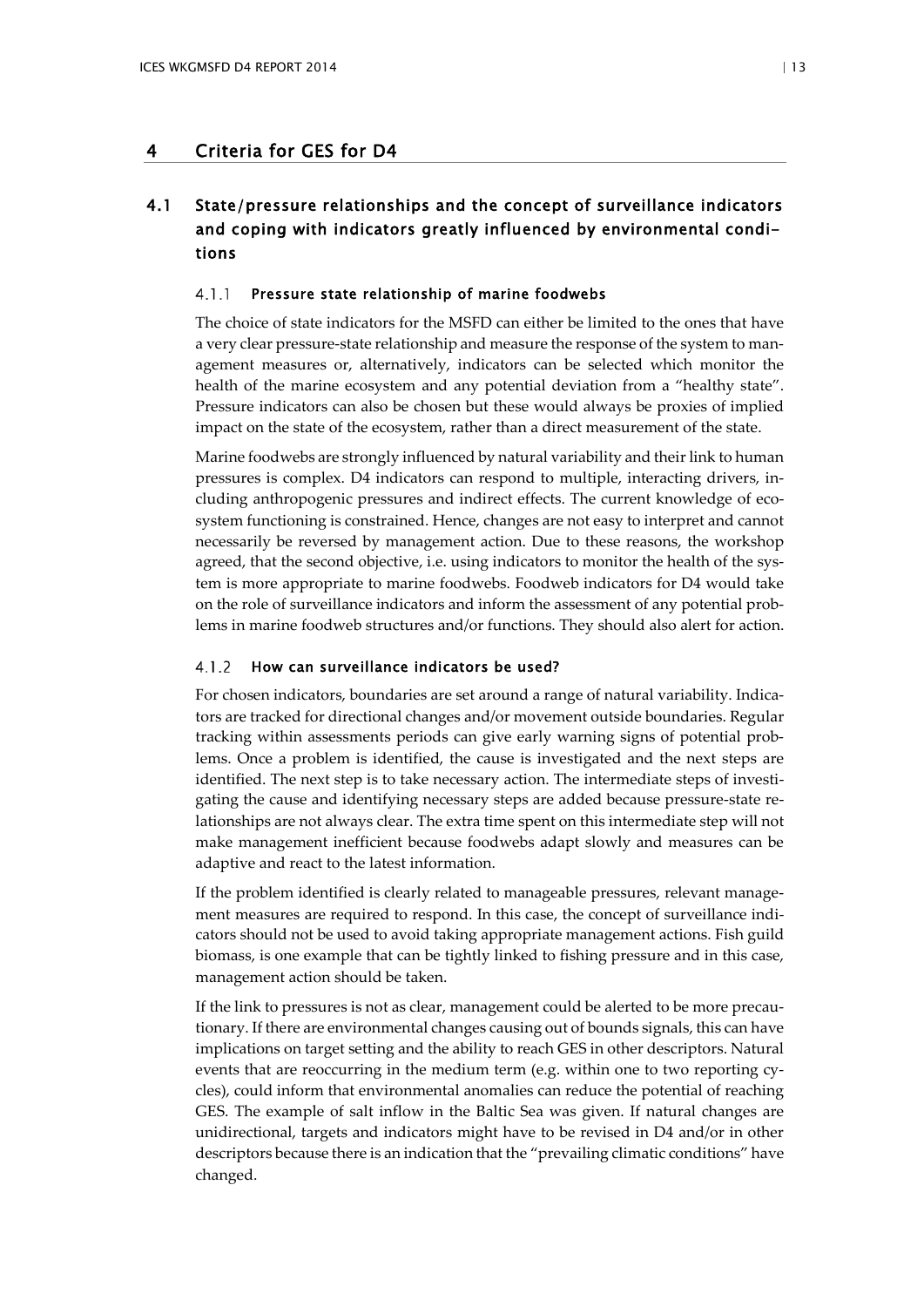#### <span id="page-17-0"></span> $4.1.3$ Suggested decision framework (methodological standards)

Surveillance indicators track marine foodwebs, monitor whether changes are happening, and whether these changes are out of bounds. D4 marine foodwebs react to pressures that are already documented in other descriptors, such as fishing, contaminants, and eutrophication. A framework needs to be developed on how to deal with the descriptor, if one or several indicators show that the system is out of bounds.

This framework could be used as a decision tree:

- Is the system "out of bounds"? Boundary setting will depend on time-series, data availability and uncertainty. It is important to consider the changes in all indicators simultaneously. For example, if everything is within the same end of the acceptable ranges, this may indicate a particular situation.
- What are the causes?
	- If changes are mostly pressure related, management action is required. Actions on D4 will in most instances require management measures that more directly address other descriptors, such as: eutrophication, fisheries and contaminants.
	- If changes are environmentally induced, then the questions are whether targets and indicators are still relevant or need to be reevaluated, and whether the changes can impact on the ability to reach GES.

The use of surveillance indicators is inconsistent with green and red traffic lights, and therefore with indicator weighting. The purpose is to investigate the causes for change and the most appropriate response/action to this change.

#### 4.2 Link to other descriptors

<span id="page-17-1"></span>Functional diversity and ecosystem functioning under D1 link tightly with D4. Surveillance indicators should be an issue under D1 as well as under D4 and there are potential benefits of coordinating the concept of surveillance indicators between D1 and D4. GES with respect to D4 could integrate outcomes from D1, D3, D6 in addition to specific D4 indicators. GES can be "uncharted territory", i.e. states we have not observed in our time-series. If there is any indication of heading towards the limits of a range, we may not know how to manage that but at least we must investigate the causes. Similarly, an indicator changing markedly inside bounds does not necessarily mean that no action is justified.

#### 4.2.1.1 Combining GES of indicators in GES of D4

The indicators of D4 track marine foodwebs, monitor whether changes are happening, and whether these changes are out of bounds. Marine foodwebs react to pressures that are already documented in other descriptors, including fishing, contaminants, eutrophication as well as natural drivers such as the environment. This complicates the construction of a joint GES indicator for D4 as some changes may be within bounds but caused by excessive pressures and therefore already alarming, while some changes are out of bounds due to natural environmental variation and hence cannot be remedied by management measures. The groups considered several methods of aggregating indicators such with the extreme being one out all out, where one indicator outside GES causes D4 to be outside GES and the all out, where all indicators must be outside GES for D4 to be outside GES.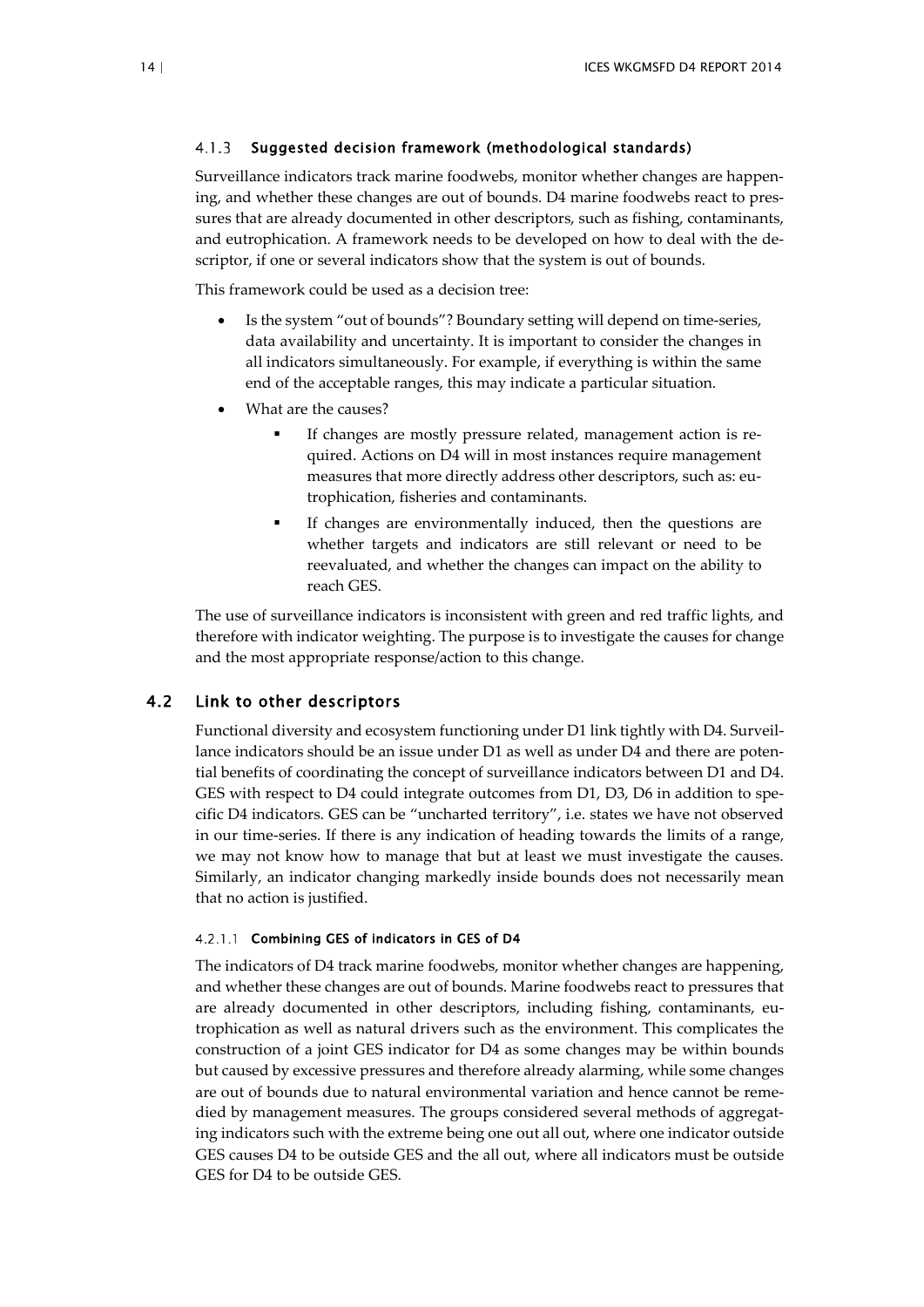One out all out was considered appropriate at the criteria level. Hence, there can only be GES of D4 if both structure and function are at GES. However, the effect of the one out, all out method within each criteria would likely be a permanently state of D4 outside GES, with management action being unlikely to be able to bring the indicator inside GES. This might be counterproductive as the perception of an indicator which is always outside bounds and management action will likely lead to ignoring the issues which can be addressed through management.

The surveillance indicators of the two criteria exhibit large variation due to e.g. environmental conditions and potential long lags. As reference points are set from historical observations, falling outside these is not necessarily a danger to the foodweb (e.g. rebuilding predatory fish stocks) and even changes which are not outside the range of GES may be required to elicit responses if several indicators are persistently approaching their limits. A more detailed framework needs to be developed on how to determine GES of D4, preferably including input from policy-makers and managers to identify the preferred interpretation of GES of D4.

## <span id="page-18-0"></span>4.3 Standardized methods for indices, reference point setting and monitoring

Existing monitoring programmes across Europe (satellite, plankton, fish and apex predator surveys) and many proposed regional indicators developed to inform the existing criteria can already provide the majority of the information requirements for these new proposed criteria (biomass of, and size within, at least three trophic guilds and productivity of the foodweb).

Examples of different indicators were discussed to demonstrate agreed methods for indicator estimation, reference point setting and monitoring.

#### <span id="page-18-1"></span> $4.3.1$ Biomass of regionally important trophic guilds

#### 4.3.1.1 Selection of indicators

The MS identifies the trophic guilds and then coordinate with the other Member states in the subregion. The indicative list given in table 1 can be used as a starting point to assemble a matrix of guild and taxonomic groups, data available, species to include and, through expert judgement, the proportion of all biomass covered in the guild and the indicator importance in region. As a minimum, three guilds that reflect lower, middle and higher levels of the foodweb covering several ecosystem components that are important at sub regional scale should be chosen. The selection should then be coordinated regionally to benefit from coherent monitoring and assessment of the functional guilds.

#### 4.3.1.2 Definition of natural range

Natural range can be defined based on long-term time-series within the sub region if available, or if these are not available, using a stepwise approach based on expert judgement. Climate change, regime shifts and other information on the environment should be taken into account to interpret the time-series and natural range.

#### 4.3.1.3 Monitoring and detecting signals

It should be evaluated on a subregional scale whether the existing monitoring already provides adequate data to calculate the biomass of the selected guilds or whether additional monitoring needs to be considered for important guilds. Once monitoring has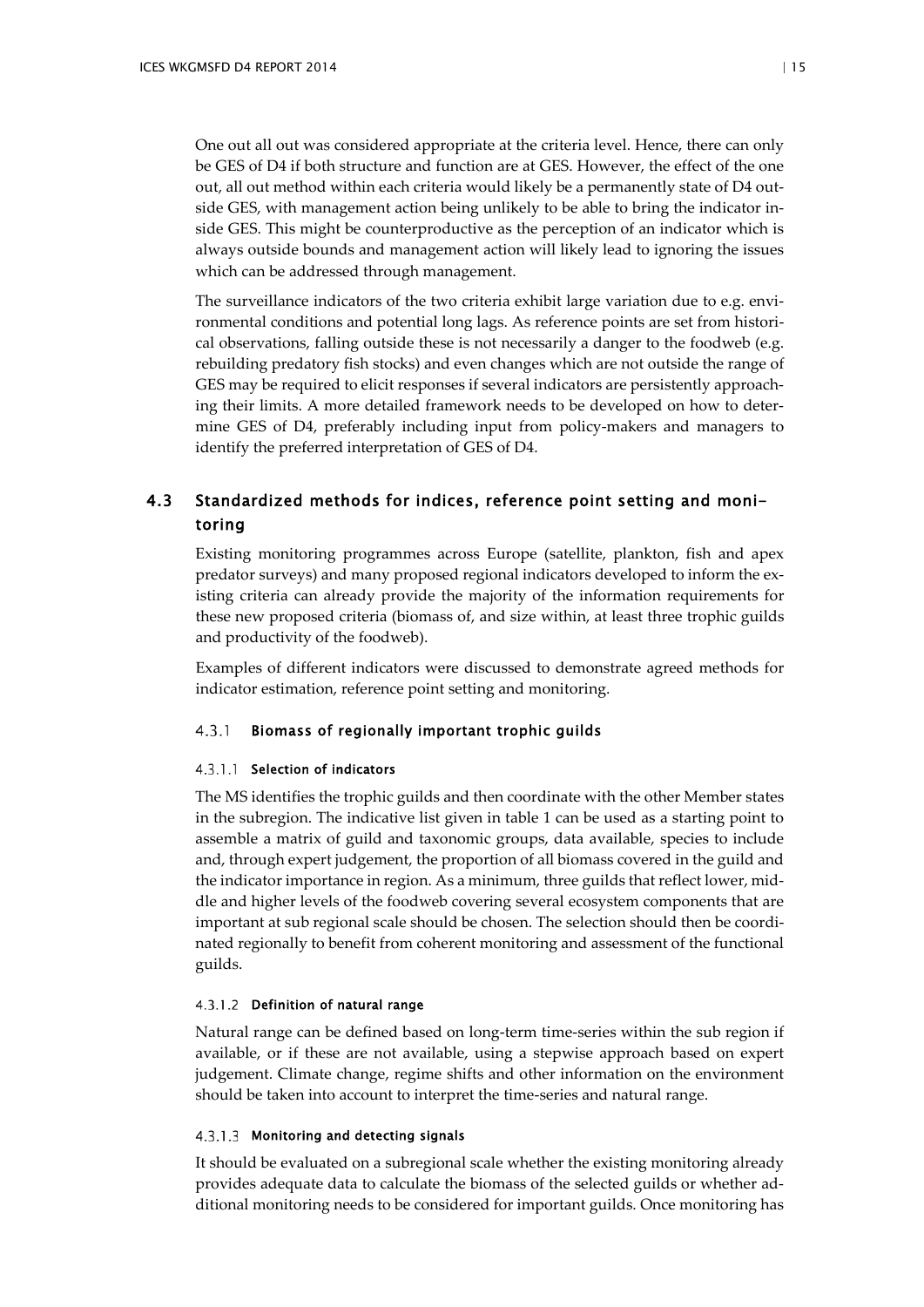been conducted, short-term and long-term trends, and the indicator relative to the natural range are evaluated to determine links with manageable pressures.

#### <span id="page-19-0"></span> $4.3.2$ Primary production:

#### 4.3.2.1 Selection of indicators

It should be noted that there is a difference between the interpretation of primary production indicators used to monitor eutrophication and indicators of foodweb function. Whereas in the former context, an increase in primary production or chlorophyll a is interpreted as a sign of increasing eutrophication, the latter interprets an increase in primary production or chlorophyll a as an increase in production and hence beneficial to the foodweb. Ideally, primary production should be measured rather than using proxies such as chlorophyll a. It is highly correlated over large-scales, and this should be considered when defining the indicator in detail. The identification of indicators should also reflect the best available data.

#### 4.3.2.2 Definition of natural range

The natural range can be defined based on long-term time-series or model predictions. The definition should take climate change, regime shifts and other information on the environment into account to interpret the time-series and natural range.

#### <span id="page-19-1"></span> $4.3.3$ Seabird breeding success

#### 4.3.3.1 Selection of indicators

While breeding success of kittiwake is an OSPAR candidate D1 indicator, it is not applicable in all regions. However, Audouin's gull or Sandwich tern, though not exact guild equivalents to kittiwake, could be considered as possible examples in the Mediterranean. The indicator often shows correlations on large spatial scales and hence can be integrated across subregions. A practical indicator could be the number of chicks fledged per nest from a given number of nesting attempts at sample colonies.

#### 4.3.3.2 Definition of natural range

Natural range can be defined based on long-term series, taking into account climate change, regime shifts, and other information on the environment to interpret time-series and natural range. Further, life-history parameters can be used to identify ranges compatible with maintaining or increasing breeding success.

#### 4.3.3.3 Monitoring and detecting signals

Note that although ICES Advice 2014, Book 1, Annex 1.6.2.2 cites measurement of seabird breeding success (in relation to food availability) as "number of chicks per nest" for selected species, a stronger signal derives from the parent's ability to raise said chicks to fledging. In designing a monitoring program, the best data sources should be identified. Sample colonies can be selected (using randomized plots as appropriate) on a regional scale.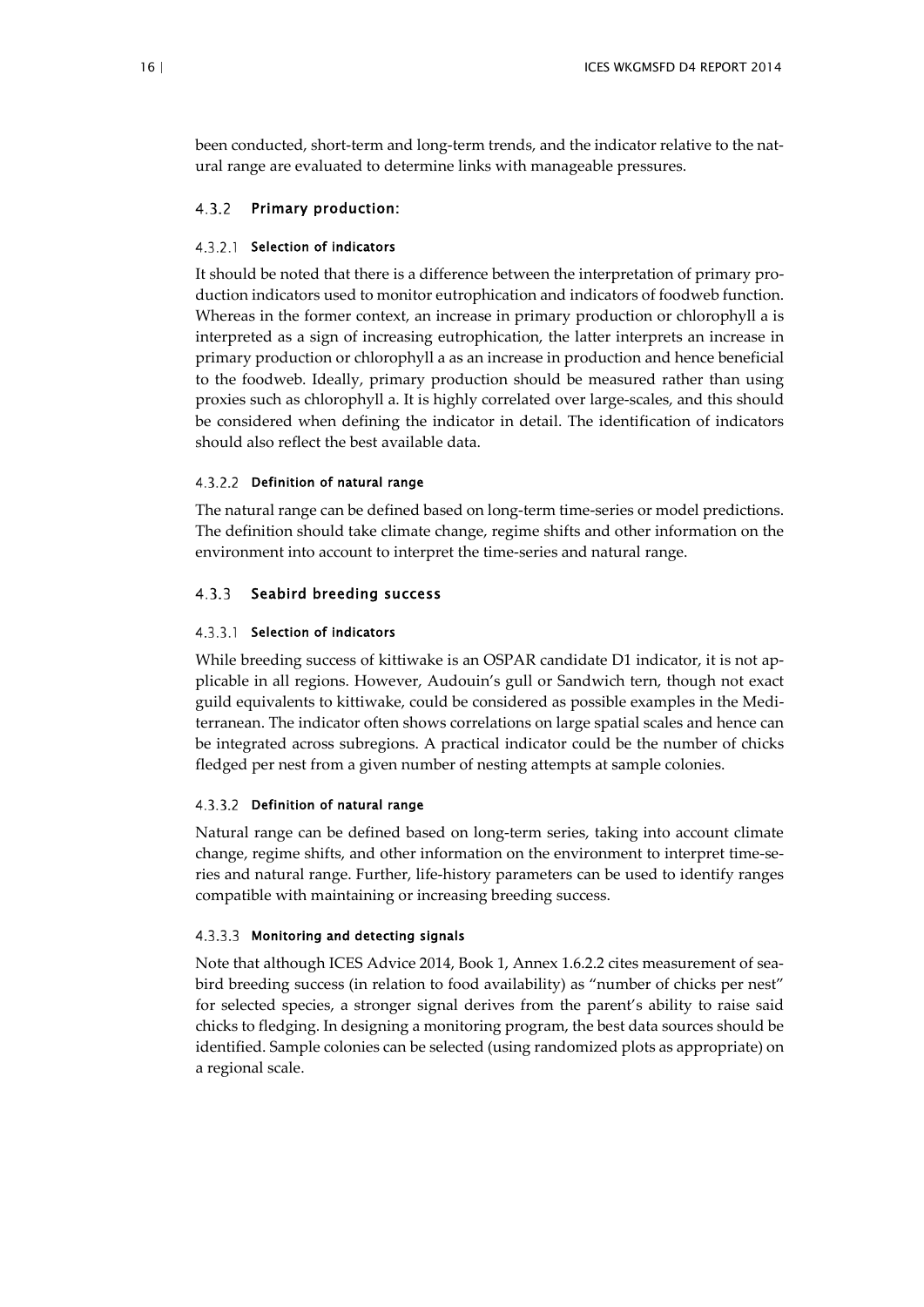#### <span id="page-20-0"></span>5 Additional concerns with regards to D4

The concerns raised with regards to D4 were mainly related to the lack of data available for lower trophic levels and benthos, which creates a cycle of not defining indicators for these groups, which again leads to lack of monitoring. It should considered a priority to implement sampling programs for these groups as knowledge of their development is crucial to interpreting changes in higher trophic levels. For example, it is not possible to relate recent changes in growth of eastern Baltic cod to changes in their benthic food, and hence the importance of this link remains unknown. Numerous similar examples exist from other areas.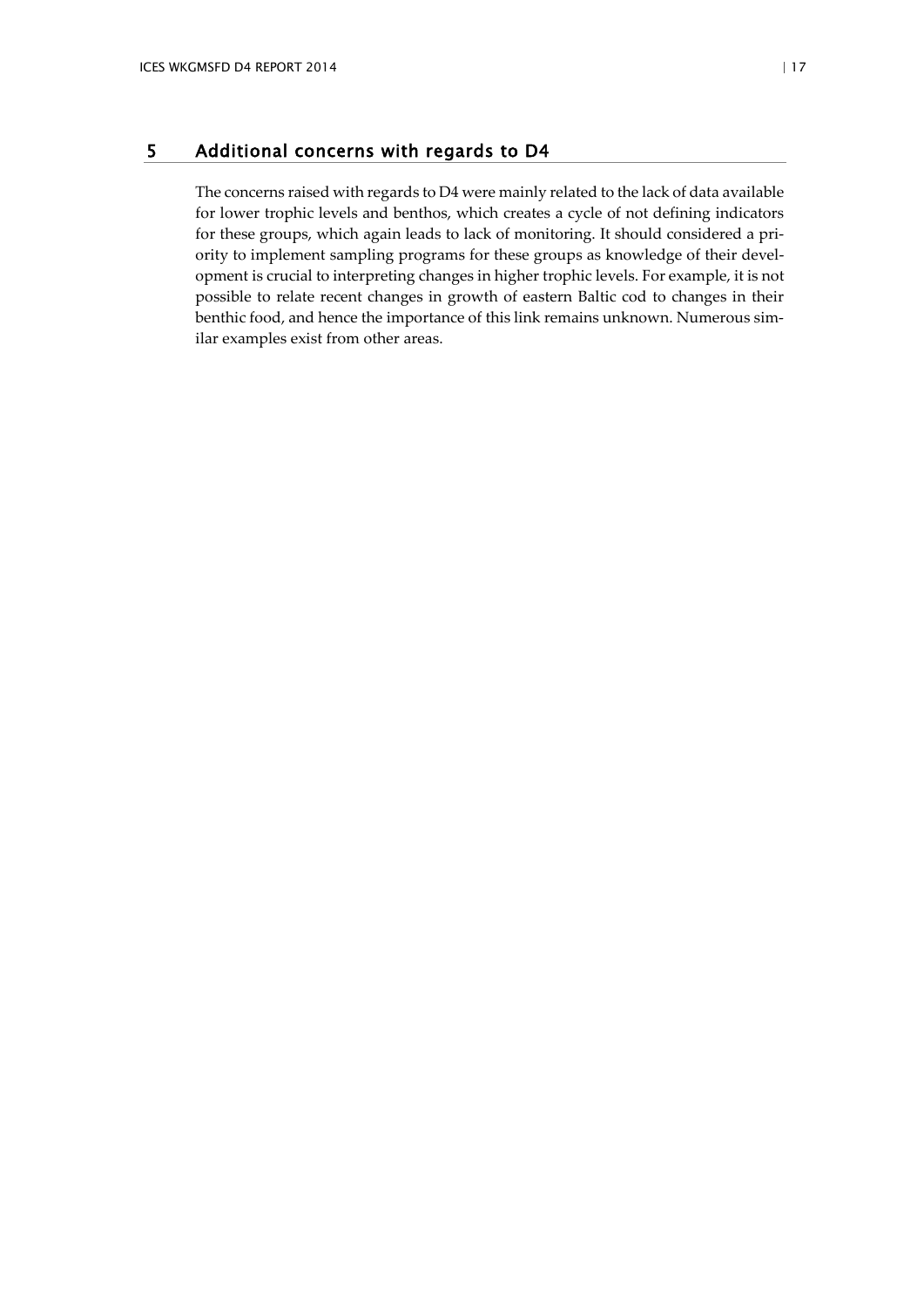#### <span id="page-21-0"></span>6 Conclusions

The group concluded that the revision of the current three D4 criteria into the two criteria "structure" and "function" provided significant advantages in the form of a closer relation to the important aspects of foodwebs, a more widespread focus across trophic levels and less conflict with species-specific indicators under e.g. D1.7. The criteria "structure" was subdivided into biomass of guilds and size structure within those guilds, with the possibility to further subdivide these into taxonomic groups within each guild. Existing monitoring programmes and many proposed indicators can already provide the majority of the information requirements for these criteria (biomass and size of three trophic guilds and productivity of the foodweb). The groups of indicators proposed by the recent ICES advice (WKFoowI) corresponded well with this approach, though the lack of available data for plankton and benthos has led to an underrepresentation of these groups in the current indicators. This underrepresentation should not be used as an excuse not to monitor these groups and the participants advised that monitoring was initiated to allow the subsequent development of indicators. Minimum requirements for indicators under D4 were defined as the need to represent at least three different guilds and several taxonomic groups per region. The indicators of D4 were identified as surveillance indicators necessary to monitor changes in the foodweb rather than indicators responding tightly to manageable pressures. Due to this, traditional methods to integrate indicators to a common GES of D4 such as "one out, all out" leads to risks that the combined indicator will not lead to management actions in the appropriate cases. Examples of indicator definition, range setting and monitoring exist than can be sued as guidelines for this process.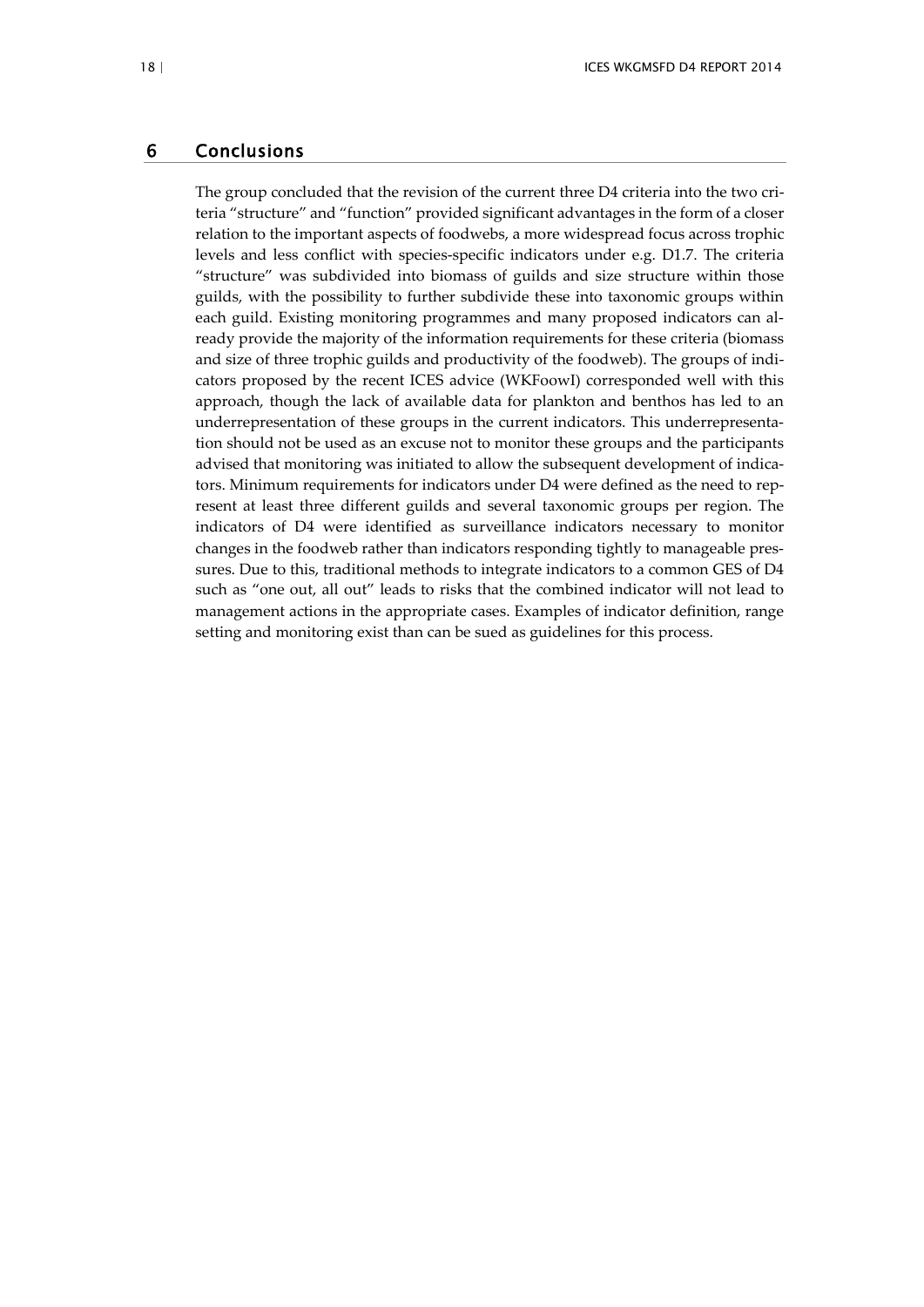## 7 References

- <span id="page-22-0"></span>ICES. 2014. EU request on proposal on indicators for MSFD Descriptor 4 (foodwebs). *In* Report of ICES Advisory Committee, 2014. ICES Advice 2014, Book 1, Section 1.6.2.2.
- ICES. 2014. Report of the Workshop to develop recommendations for potentially use-ful Food Web Indicators (WKFooWI), 31 March–3 April 2014, ICES Headquarters, Co-penhagen, Denmark. ICES CM 2014\ACOM:48. 75 pp.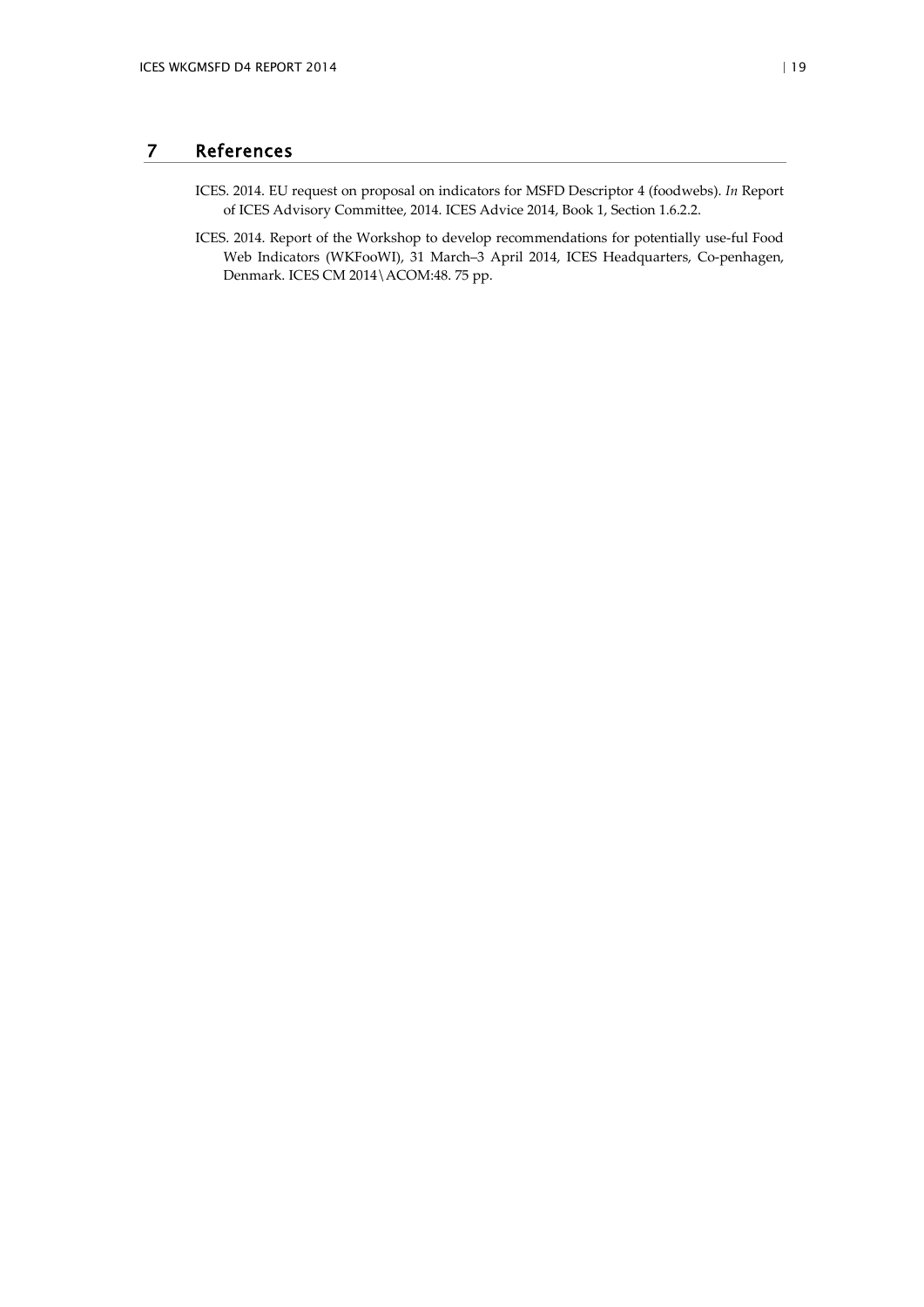| Name                     | <b>Address</b>                                                                                                  | E-mail                       |
|--------------------------|-----------------------------------------------------------------------------------------------------------------|------------------------------|
| Alenka Malej             | National Institute of<br>Biology, Marine Biology<br><b>Station Piran</b>                                        | Alenka.Malej@mbss.org        |
|                          | Fornace 41                                                                                                      |                              |
|                          | 6330 Piran – Slovenia                                                                                           |                              |
| Anna Rindorf             | DTU Aqua                                                                                                        | ar@aqua.dtu.dk               |
| Chair (core team)        | Jægersborg Allé 1<br>2920 Charlottenlund -<br>Denmark                                                           |                              |
| Christian von<br>Dorrien | Thünen-Institute for<br><b>Baltic Sea Fisheries</b>                                                             | christian.dorrien@ti.bund.de |
|                          | Alter Hafen Süd 2                                                                                               |                              |
|                          | 18069 Rostock -<br>Germany                                                                                      |                              |
| Christina Abel           | <b>OCEANA</b>                                                                                                   | cabel@oceana.org             |
|                          | Nyhavn 16                                                                                                       |                              |
|                          | 1051 Copenhagen -<br>Denmark                                                                                    |                              |
| Euan Dunn                | Royal Society for the<br>euan.dunn@rspb.org.uk<br>Protection of Birds                                           |                              |
|                          | Potton Road<br>SG19 2DL Sandy<br>Bedfordshire - UK                                                              |                              |
| Ellen Johannesen         | <b>ICES</b>                                                                                                     | Ellen.Johannesen@ices.dk     |
| (core team)              | <b>HC</b> Andersens<br>Boulevard 44-46<br>1553 Copenhagen V,<br>Denmark                                         |                              |
| Frank van den<br>Ende    | Rijkswaterstaat WVL<br>PO Box 17<br>8200 AA Lelystad -<br><b>Netherlands</b>                                    | frank.vanden.ende@rws.nl     |
| Henrik Lund              | North Sea Advisory<br>Council<br>Nordensvej 3, Taulov<br>7000 Fredericia -<br>Denmark                           | hl@dkfisk.dk                 |
| Jens Olsson              | Swedish University of<br>Agricultural Sciencesm,<br>Dep. Of Aquatic<br>Resources<br><b>Insitute for Coastal</b> | jens.olsson@slu.se           |
|                          | Research<br>Skolgatan 6                                                                                         |                              |
|                          | P.O. Box 109                                                                                                    |                              |
|                          | 742 46 Öregrund -<br>Sweden                                                                                     |                              |

## <span id="page-23-0"></span>Annex 1: List of participants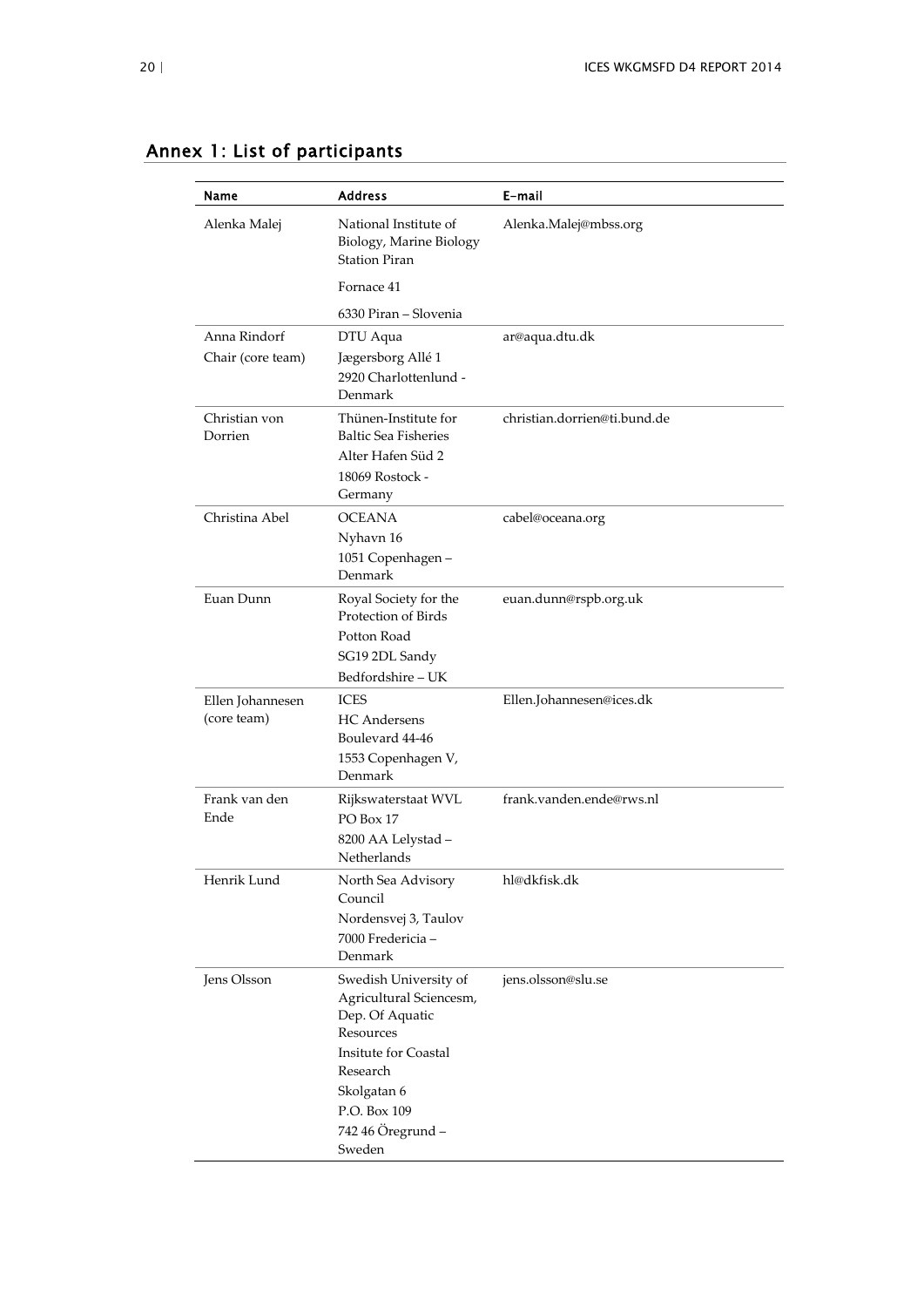| Name                | <b>Address</b>                                | E-mail                          |
|---------------------|-----------------------------------------------|---------------------------------|
| Joana Patrício      | Joint Research Centre                         | joana.patricio@jrc.ec.europa.eu |
| (core team)         | Via Enrico Fermi 2749                         |                                 |
|                     | 21 027 Ispra (VA) - Italy                     |                                 |
| Jurgen Batsleer     | VisNed                                        | jbatsleer@visned.nl             |
|                     | PO Box 59                                     |                                 |
|                     | 8320 AB URK -                                 |                                 |
|                     | Netherlands                                   |                                 |
| Kenneth Coull       | Scottish Fishermen's<br>Federation            | k.coull@sff.co.uk               |
|                     | 24 Rubislaw Terrace                           |                                 |
|                     | AB10 1XE Aberdeen -<br>UK                     |                                 |
| Laura Uusitalo      | SYKE – Finnish<br>laura.uusitalo@ymparisto.fi |                                 |
|                     | Environment Institute                         |                                 |
|                     | Mechelininkatu 34a                            |                                 |
|                     | P.O. Box 140                                  |                                 |
|                     | 00251 Helsinki - Finland                      |                                 |
| Leonie Dransfeld    | Rinville,                                     | leonie.dransfeld@marine.ie      |
| (core team)         | Oranmore,                                     |                                 |
|                     | Co. Galway - Ireland                          |                                 |
| Luis Gil de Sola    | Instituto Español de                          | gildesola@ma.ieo.es             |
|                     | Oceanografía (IEO)<br>Puerto Pesquero s/n     |                                 |
|                     | 29 640 Fuengirola                             |                                 |
|                     | (Málaga) – Spain                              |                                 |
| Marie-Joëlle Rochet | Ifremer                                       | Marie.Joelle.Rochet@ifremer.fr  |
| (core team)         | Rue de l'île d'Yeu                            |                                 |
|                     | P.O. Box 21105                                |                                 |
|                     | 44311 Nantes cedex -                          |                                 |
|                     | France                                        |                                 |
| Mark Dickey-Collas  | <b>ICES</b>                                   | mark.dickey-collas@ices.dk      |
| (core               | <b>HC</b> Andersens                           |                                 |
| team/supporting     | Boulevard 44-46                               |                                 |
| officer)            | 1553 Copenhagen V,<br>Denmark                 |                                 |
| Natalie Crawley     | Nature Bureau                                 | Natalie@naturebureau.co.uk      |
|                     | 36 Kingfisher Court                           |                                 |
|                     | RG14 5SJ Newbury - UK                         |                                 |
| Pauline Vouriot     | Institut Méditerranéen                        | pauline.vouriot@imbe.fr         |
|                     | de Biodiversite et                            |                                 |
|                     | d'Ecologie marine et                          |                                 |
|                     | continentale (IMBE)                           |                                 |
|                     | <b>Station Marine</b>                         |                                 |
|                     | d'Endoume                                     |                                 |
|                     | Chemin de la Batterie<br>des Lions            |                                 |
|                     | 13 007 Marseille - France                     |                                 |
|                     |                                               |                                 |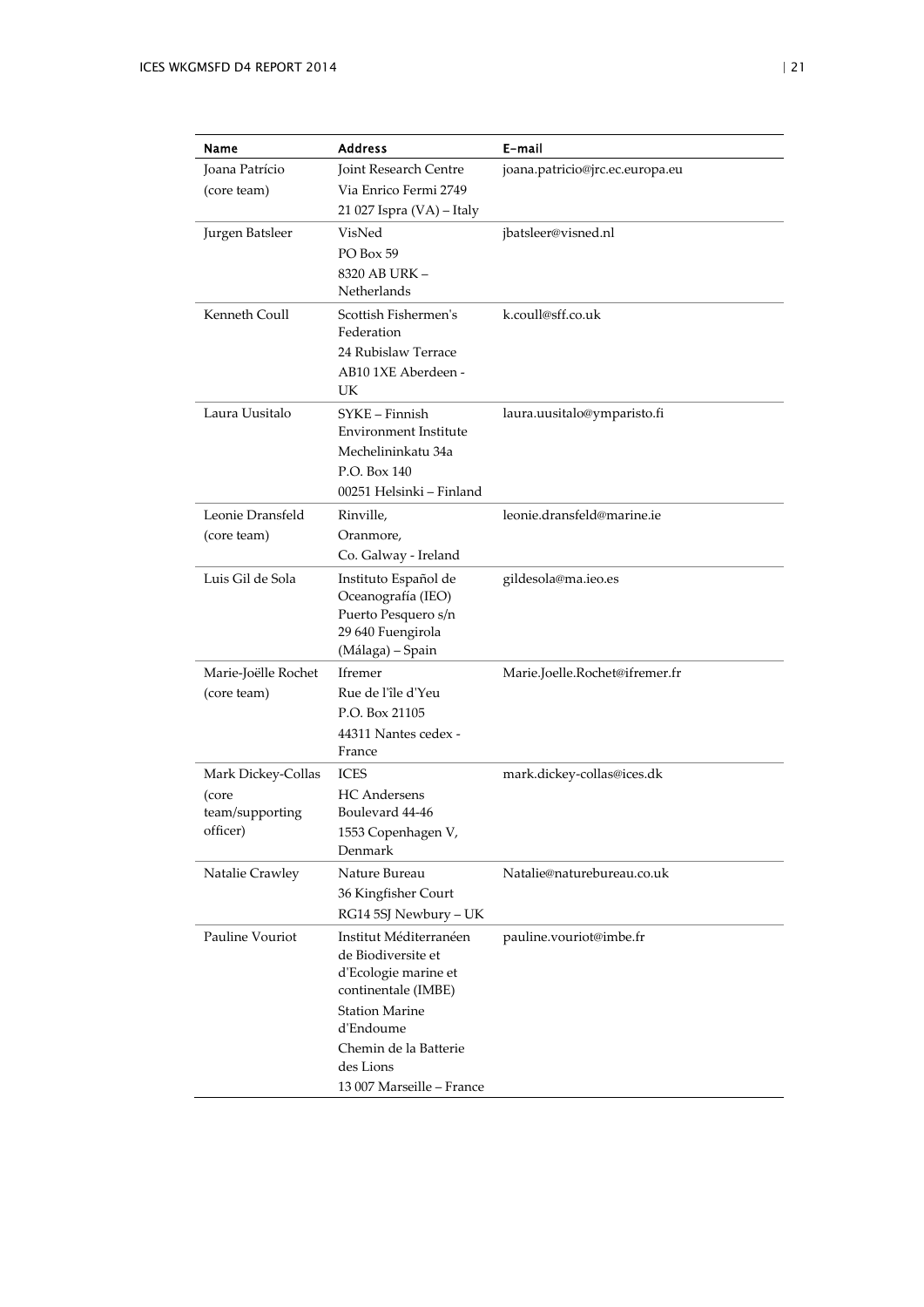| Name              | <b>Address</b>                                                                                                                                                                                       | E-mail                                |  |
|-------------------|------------------------------------------------------------------------------------------------------------------------------------------------------------------------------------------------------|---------------------------------------|--|
| Pia Norling       | Swedish Agency for<br>Marine and Water<br>Management<br>Ekelundsgatan 1<br>PO Box 11930<br>40439 Göteborg –<br>Sweden                                                                                | pia.norling@havochvatten.se           |  |
| Sandrine Serre    | Institut Méditerranéen<br>de Biodiversite et<br>d'Ecologie marine et<br>continentale (IMBE)<br><b>Station Marine</b><br>d'Endoume<br>Chemin de la Batterie<br>des Lions<br>13 007 Marseille - France | sandrine.serre@imbe.fr                |  |
| Simon Greenstreet | Marine Scotland Science<br>375 Victoria Road<br>AB11 9DB Aberdeen -<br>UK                                                                                                                            | Simon.Greenstreet@scotland.gsi.gov.uk |  |
| Verena Ohms       | Pelagic AC<br>Treubstraat 17<br>PO Box 72<br>2280 AB Rijswijk -<br>Netherlands                                                                                                                       | v.ohms@pelagic-ac.org                 |  |